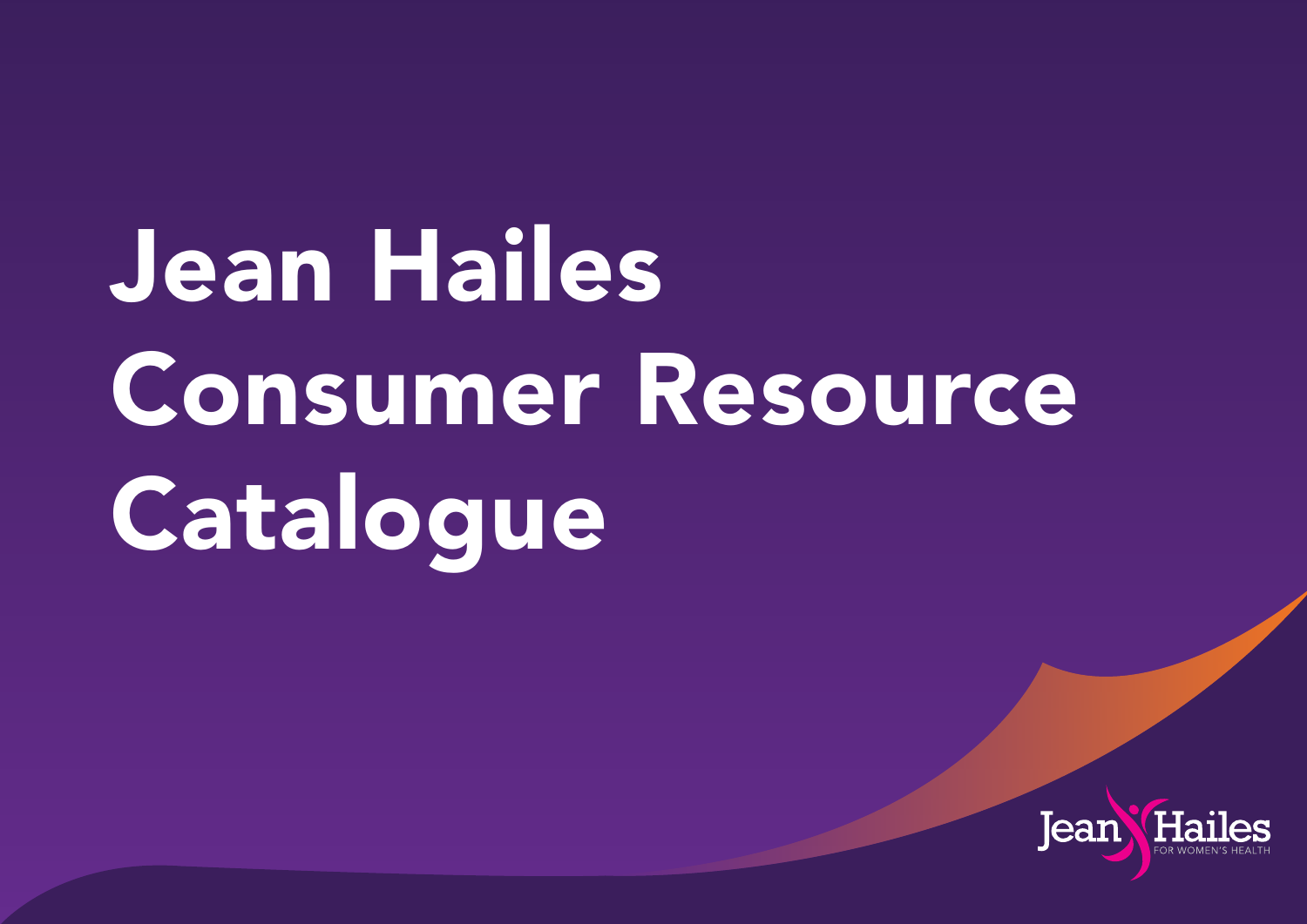# About us

## About Jean Hailes for Women's Health

Jean Hailes for Women's Health is a leader in women's health. We are a national not-for-profit organisation dedicated to improving women's knowledge of health. We do this by providing clinical care and evidence-based health information to women, girls and gender-diverse people, and the health professionals who care for them.

Jean Hailes for Women's Health gratefully acknowledges the support of the Australian Government.



## About this document

This document is a catalogue of free resources available from Jean Hailes for Women's Health. The resources focus on the women's health topics of anxiety, endometriosis, health checks, menopause, pelvic pain, polycystic ovary syndrome (PCOS), periods, and the vulva, vagina and ovaries.

This document also includes translated health information for women from Jean Hailes. This is our current suite of translated resources, but we are willing and able to create new resources. Please contact [education@jeanhailes.org.au](mailto:education%40jeanhailes.org.au?subject=) if you would like to discuss further.

Each resource in this document includes general information about the resource, a link to the find the resource on the Jean Hailes website, copy for social media or print publications, and tiles to promote the resource.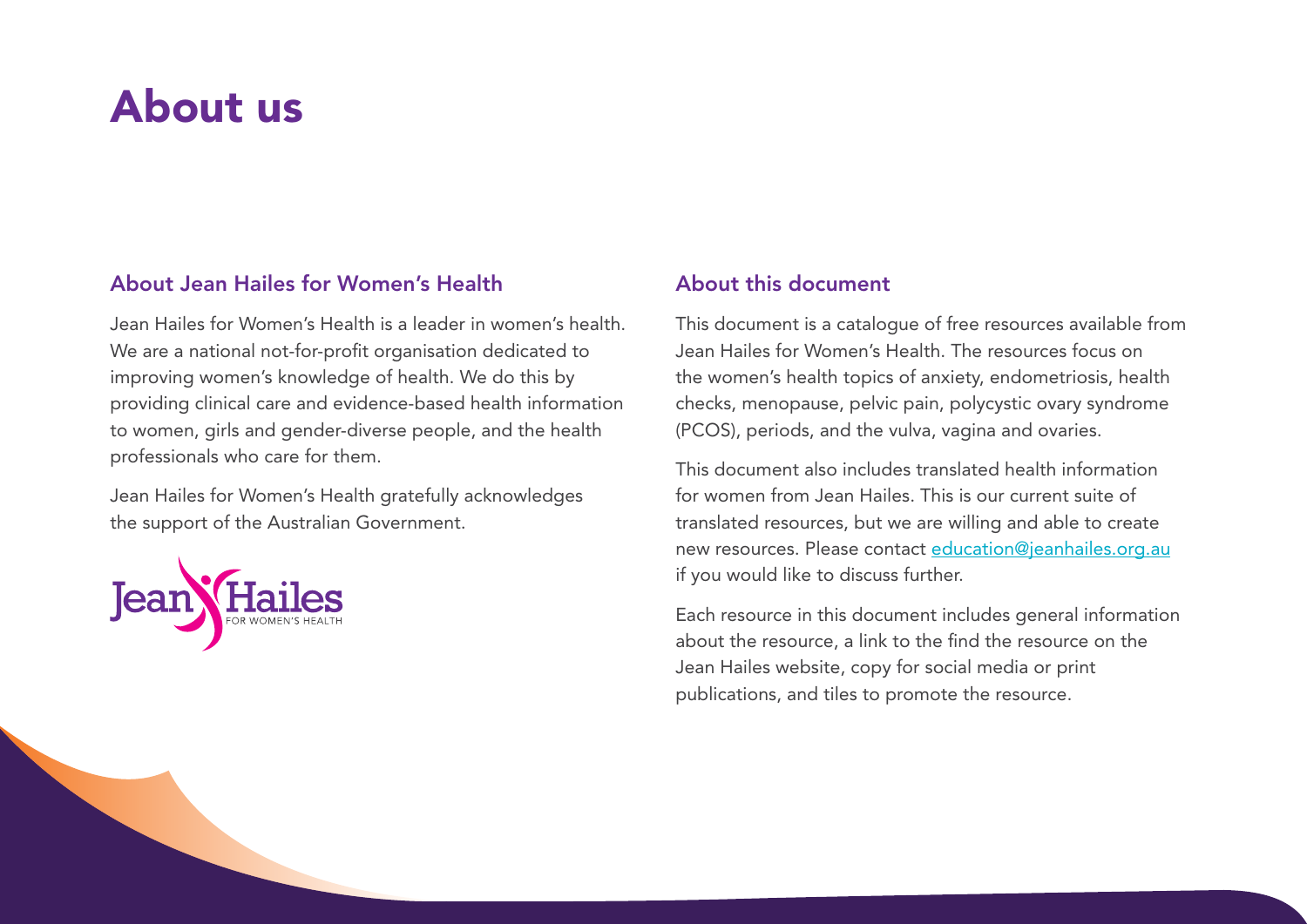## **Contents**

| Endometriosis <u>www.communications.communications.communications.com</u> |  |
|---------------------------------------------------------------------------|--|
|                                                                           |  |
|                                                                           |  |
|                                                                           |  |
|                                                                           |  |
|                                                                           |  |
|                                                                           |  |
|                                                                           |  |

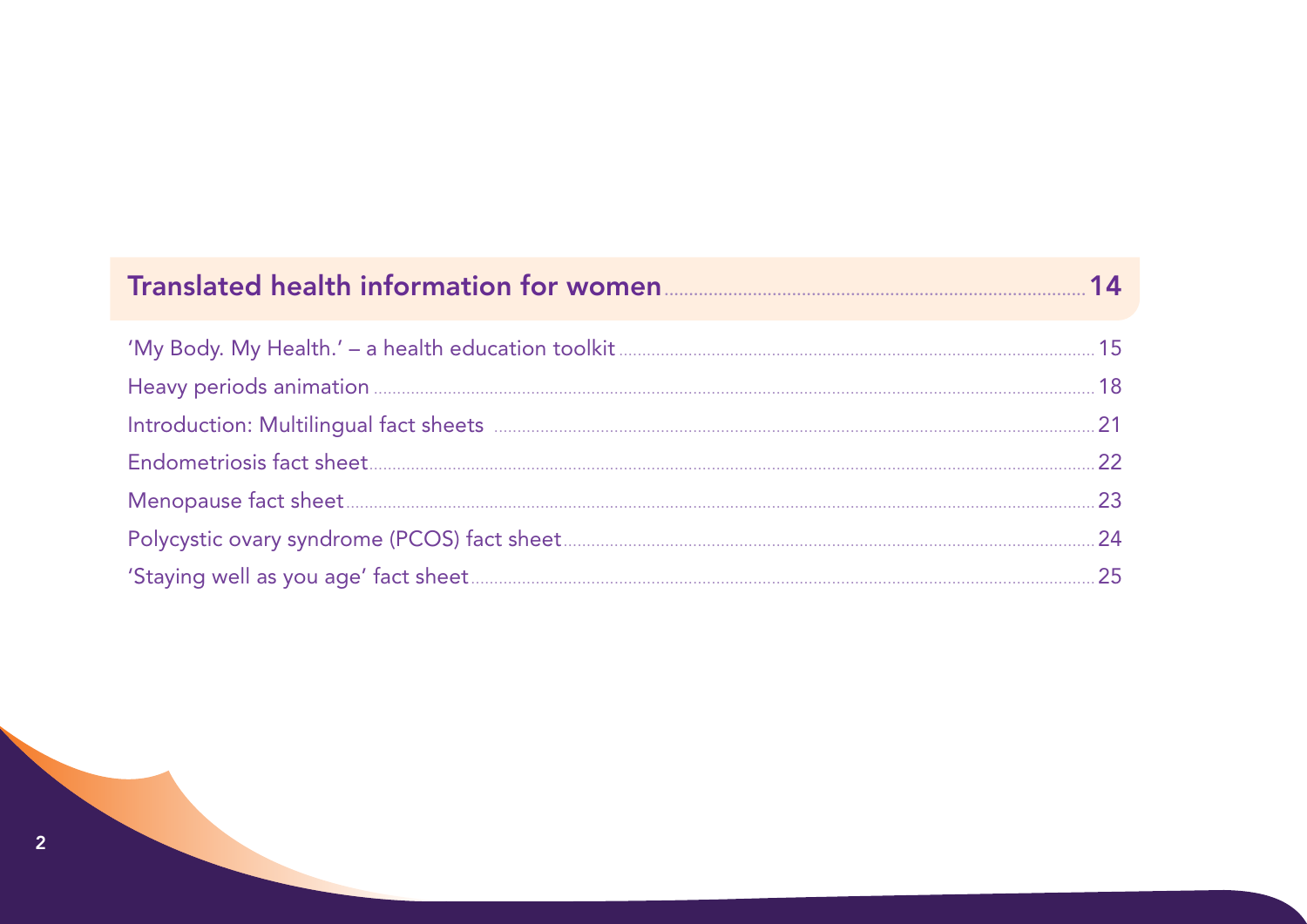# <span id="page-4-0"></span>Health resources for women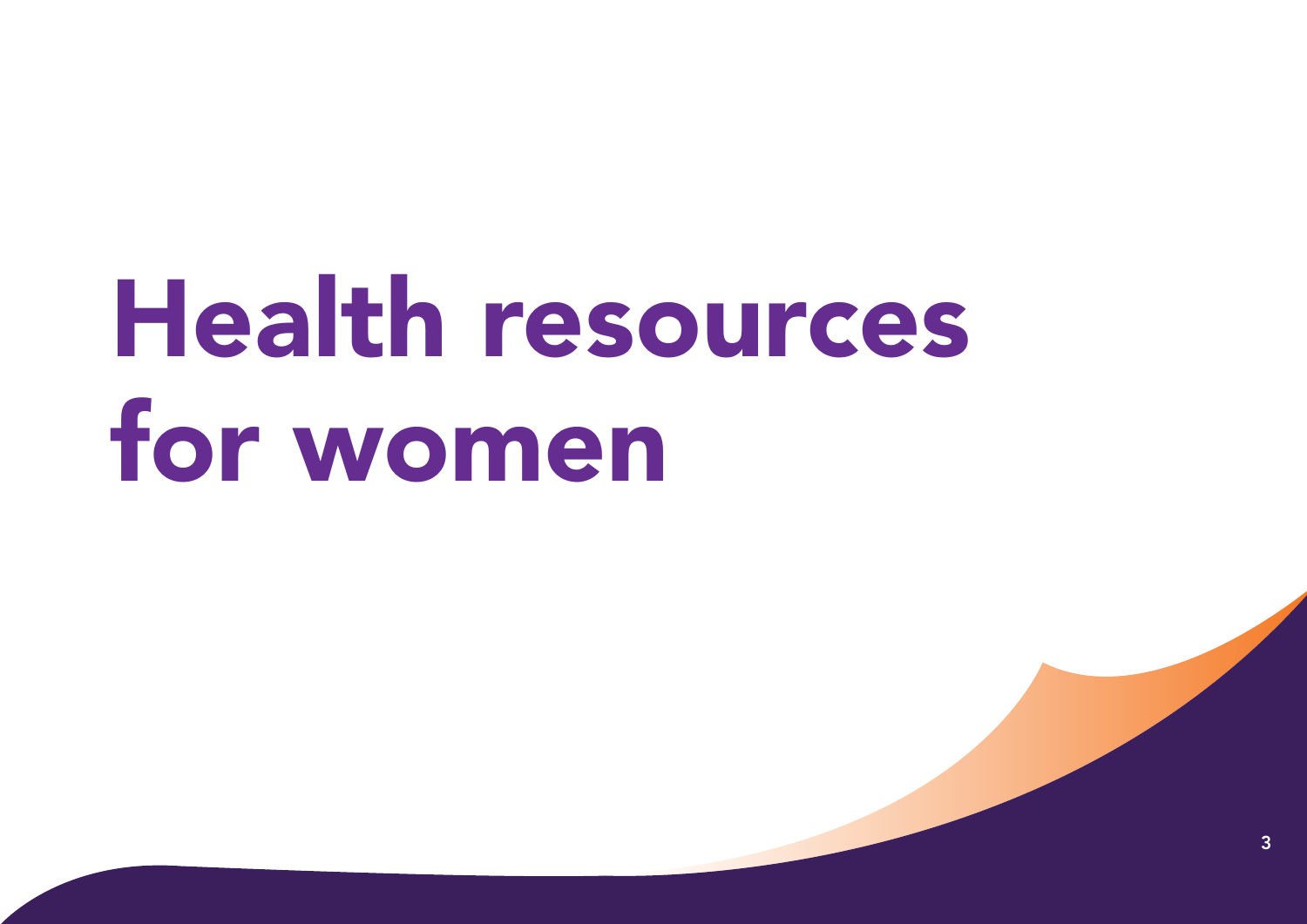# <span id="page-5-0"></span>Anxiety

Resources available: web content, fact sheets and podcasts.

|                           |                                                                                                                                                                                                                                                                                                                                                    | with Allian Index<br>Display well as you ago                                                                                                                                                                                                                                                                              |                                                                                                                                                                                                                                                                                                                           |
|---------------------------|----------------------------------------------------------------------------------------------------------------------------------------------------------------------------------------------------------------------------------------------------------------------------------------------------------------------------------------------------|---------------------------------------------------------------------------------------------------------------------------------------------------------------------------------------------------------------------------------------------------------------------------------------------------------------------------|---------------------------------------------------------------------------------------------------------------------------------------------------------------------------------------------------------------------------------------------------------------------------------------------------------------------------|
|                           | <b>MARCONS</b><br><b>Means! &amp; constitues!</b>                                                                                                                                                                                                                                                                                                  | Casholly Histoge profession by<br>and the chart to all the first states states and<br>they beautiful that from him both<br>pellmana mode day cillinata con dor-<br><b>Free</b><br>have the storage common standard                                                                                                        | al la france del continuo anterior estato in una ligno<br>the process computer state and process computer<br>A real and contract the contract<br>The party of the substitute product of the product of<br>dealership and the control of the con-<br>The company approved the service<br>and the control of the control of |
|                           | <b>Tragermanical</b><br>the party is prevention of the political property<br>Company that we want to the most spin-<br>starting of the term and the second<br>and the control of the control of the control of<br>the special control experience and the self-<br>the distribution of the same of the company                                      | significant and state of the control of the<br>the first time of the contact of the<br>and construction per the first of the parties and the<br><b>SELVISION SERVICES</b><br>proposition profit parts a profit<br>deadly those states and color than<br>there has the product of the state and the state<br>THE CARD CAR  | Thomas Printer - School Coun-<br>the company's the main fact.<br>and the control of the control of the<br>completely the first constraints for the<br>the company's state of the<br>continued in the first state.<br>Salty Polish March.<br>company of the company                                                        |
|                           | The process and continues the process<br>and the complete state of the complete<br>their publication concentration of<br><b>STATISTICS</b><br>٠<br><b>Service</b><br>colleges continuously excel-<br>and the tracks contributed<br>-<br>--<br>General Architecture and Constitution<br><b>Service</b><br>Send the company of the control           | the rest is a country to secure the pa-<br>The contract of the state of the contract<br>and the company's significant<br>The Grant County<br>standard start providers.<br><b>CONTRACTOR</b><br>Contact in the first service and                                                                                           | control and commercial<br>and the product of the control of the state of<br>the control of the con-<br>$\sim$<br>the second in contrast of the second<br><b>Hart College College</b><br>Automobile Automobile Arts of the                                                                                                 |
|                           | -<br>the company's property and the company's<br><br>۰<br><b>STATES CONTINUES</b><br>-<br>the collect connection building in the collection<br>-<br>and a control strip temperature<br>-<br>depends on the product of the state<br>-<br>days and a policy company of                                                                               | countries can written.<br>DOMESTIC: THE IP IS A<br><b>PACKAGE</b><br>-<br>the party and product the product of the party of the<br>Time remove the track they                                                                                                                                                             | the problem of the control of the                                                                                                                                                                                                                                                                                         |
|                           | the same and the company of the company of the company of<br>٠<br>A collection and the state of the<br>paid to provide the state of the lot<br>of their column for an electronic<br>$\sim$<br>the control of the control and the<br>-<br>control and streams.<br>-<br>the control of the control of the<br>٠<br>CORPORATION IN THE CONTRACTOR<br>٠ | and the company of the company<br>the control of the control of the con-<br>and a series of the state of the state.<br>three air days are come to<br>and the same control of the same<br>an extent of the Corporation contact<br><b>Contractor of the Contractor Contractor</b><br>Contractor and the product of the con- |                                                                                                                                                                                                                                                                                                                           |
| was of anotate disasters. | Constitution and the con-<br>-<br>would have seen a state<br>-<br>When they will not the pro-<br>and the form of the control of<br><b>STATE OF</b>                                                                                                                                                                                                 |                                                                                                                                                                                                                                                                                                                           |                                                                                                                                                                                                                                                                                                                           |
|                           |                                                                                                                                                                                                                                                                                                                                                    |                                                                                                                                                                                                                                                                                                                           |                                                                                                                                                                                                                                                                                                                           |



Anxiety pages on the Jean Hailes website: [www.jeanhailes.org.au/health-a-z/mental-emotional](https://www.jeanhailes.org.au/health-a-z/mental-emotional-health/anxiety)[health/anxiety](https://www.jeanhailes.org.au/health-a-z/mental-emotional-health/anxiety)

Mental & emotional health fact sheet: [www.jeanhailes.org.au/resources/mental-emotional](https://www.jeanhailes.org.au/resources/mental-emotional-health-fact-sheet)[health-fact-sheet](https://www.jeanhailes.org.au/resources/mental-emotional-health-fact-sheet)

Staying well as you age fact sheet: [www.jeanhailes.org.au/resources/staying-well-as](https://www.jeanhailes.org.au/resources/staying-well-as-you-age-fact-sheets)[you-age-fact-sheets](https://www.jeanhailes.org.au/resources/staying-well-as-you-age-fact-sheets)

### Podcasts:

[www.jeanhailes.org.au/news/a-new-podcast-series](https://www.jeanhailes.org.au/news/a-new-podcast-series-for-womens-health-week-2021)[for-womens-health-week-2021](https://www.jeanhailes.org.au/news/a-new-podcast-series-for-womens-health-week-2021)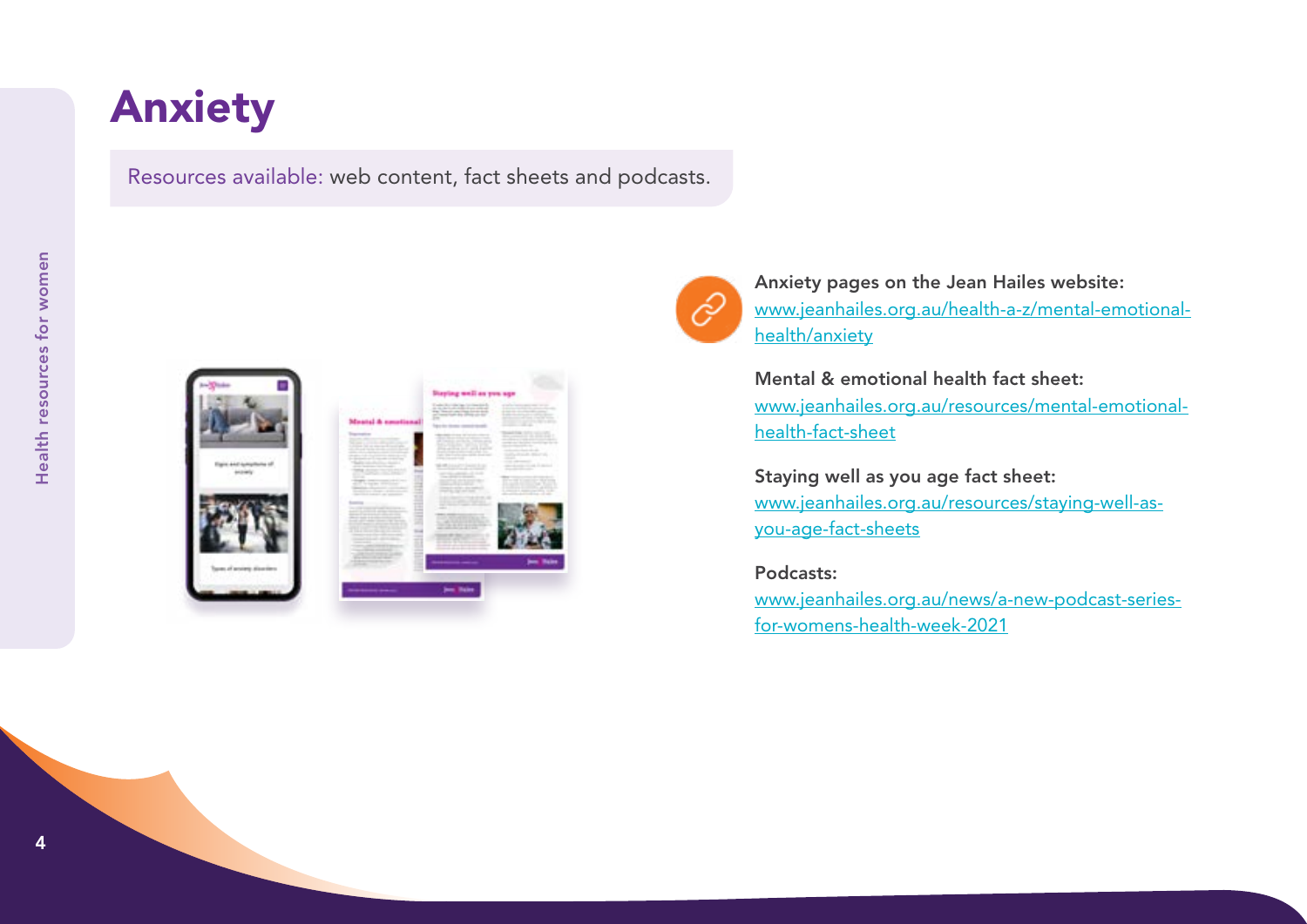# <span id="page-6-0"></span>Endometriosis

Resources available: webpages, fact sheets and booklet.







Þ



Endometriosis fact sheet:

[www.jeanhailes.org.au/resources/endometriosis](https://www.jeanhailes.org.au/resources/endometriosis-fact-sheet) -fact-sheet

Supporting women with endometriosis fact sheet: [www.jeanhailes.org.au/resources/supporting](https://www.jeanhailes.org.au/resources/supporting-women-with-endometriosis-fact-sheet)[women-with-endometriosis-fact-sheet](https://www.jeanhailes.org.au/resources/supporting-women-with-endometriosis-fact-sheet)

Understanding endometriosis booklet: [www.jeanhailes.org.au/resources/understanding](http://www.jeanhailes.org.au/resources/understanding-endometriosis)[endometriosis](http://www.jeanhailes.org.au/resources/understanding-endometriosis)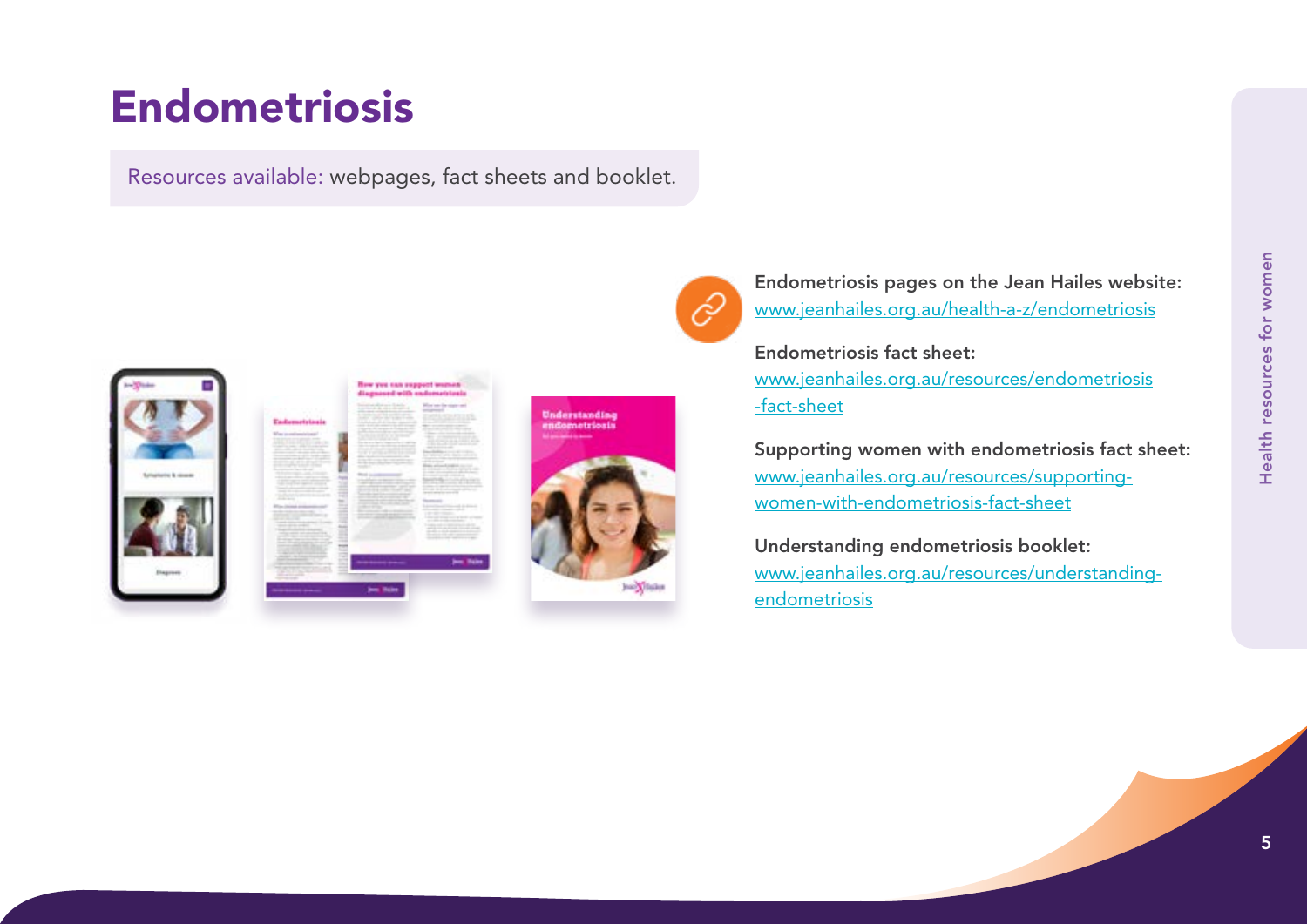## <span id="page-7-0"></span>Health checks

Resources available: webpages, fact sheets and booklet.







Health checks pages on the Jean Hailes website: [www.jeanhailes.org.au/health-a-z/health-checks](https://www.jeanhailes.org.au/health-a-z/health-checks)

## Health checks fact sheet:

[www.jeanhailes.org.au/resources/health-checks-fact](https://www.jeanhailes.org.au/resources/health-checks-fact-sheet)[sheet](https://www.jeanhailes.org.au/resources/health-checks-fact-sheet)

## Cervical Screening Test fact sheet:

[https://www.jeanhailes.org.au/resources/cervical](https://www.jeanhailes.org.au/resources/cervical-screening-test-fact-sheet)[screening-test-fact-sheet](https://www.jeanhailes.org.au/resources/cervical-screening-test-fact-sheet)

## My Health First booklet:

[https://www.jeanhailes.org.au/resources/my-health](https://www.jeanhailes.org.au/resources/my-health-first-booklet)[first-booklet](https://www.jeanhailes.org.au/resources/my-health-first-booklet)

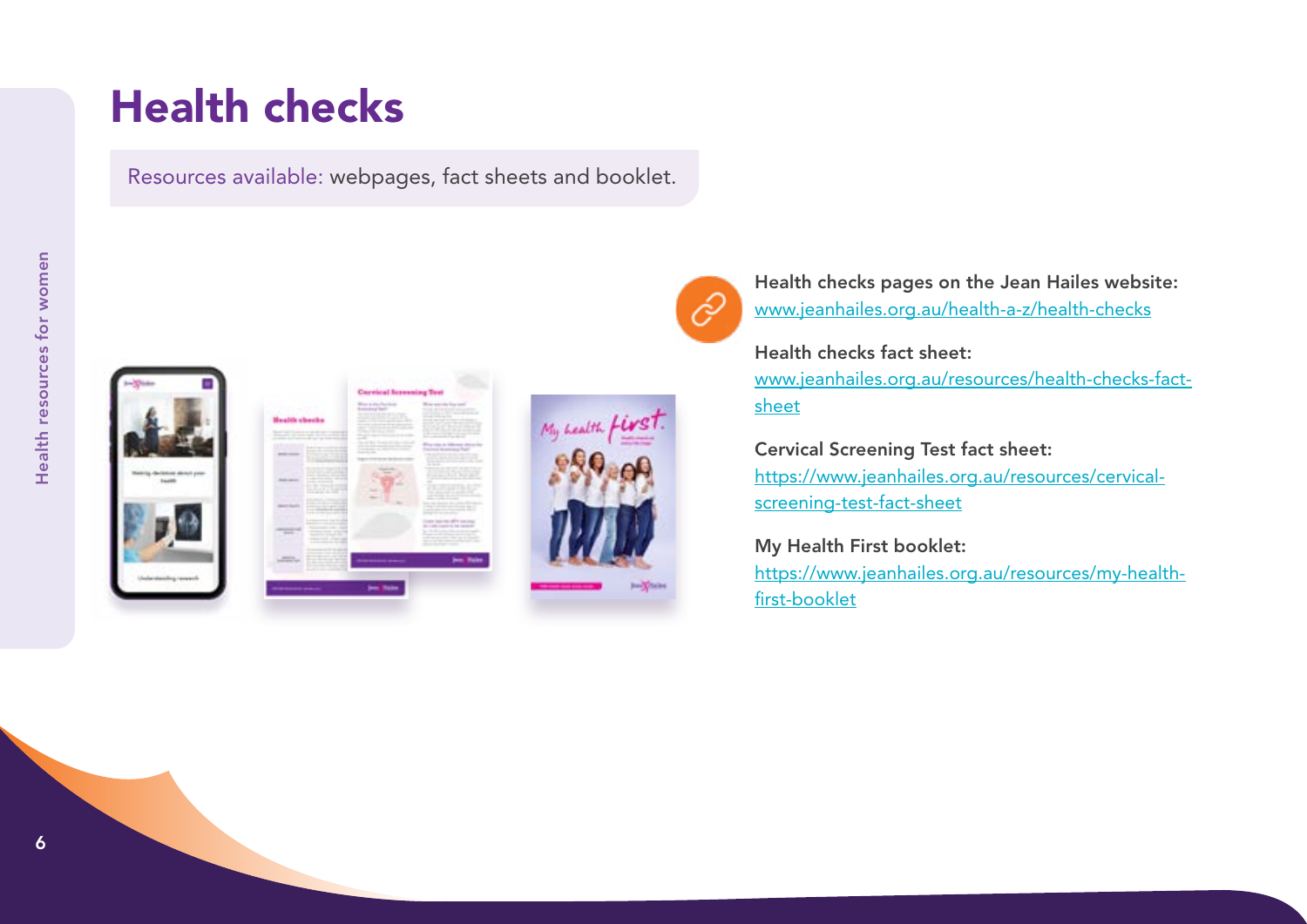# <span id="page-8-0"></span>Menopause

Resources available: webpages, fact sheets, booklets and videos.







Menopause pages on the Jean Hailes website: [www.jeanhailes.org.au/health-a-z/menopause](https://www.jeanhailes.org.au/health-a-z/menopause)

## Menopause fact sheet:

[www.jeanhailes.org.au/resources/menopause-fact](https://www.jeanhailes.org.au/resources/menopause-fact-sheet)[sheet](https://www.jeanhailes.org.au/resources/menopause-fact-sheet)

Supporting women through menopause fact sheet: [www.jeanhailes.org.au/resources/supporting](https://www.jeanhailes.org.au/resources/supporting-women-through-menopause)[women-through-menopause](https://www.jeanhailes.org.au/resources/supporting-women-through-menopause)

## Perimenopause fact sheet:

[www.jeanhailes.org.au/resources/perimenopause](https://www.jeanhailes.org.au/resources/perimenopause-fact-sheet)[fact-sheet](https://www.jeanhailes.org.au/resources/perimenopause-fact-sheet)

Premature & early menopause fact sheet: [www.jeanhailes.org.au/resources/premature-early](https://www.jeanhailes.org.au/resources/premature-early-menopause-fact-sheet)[menopause-fact-sheet](https://www.jeanhailes.org.au/resources/premature-early-menopause-fact-sheet)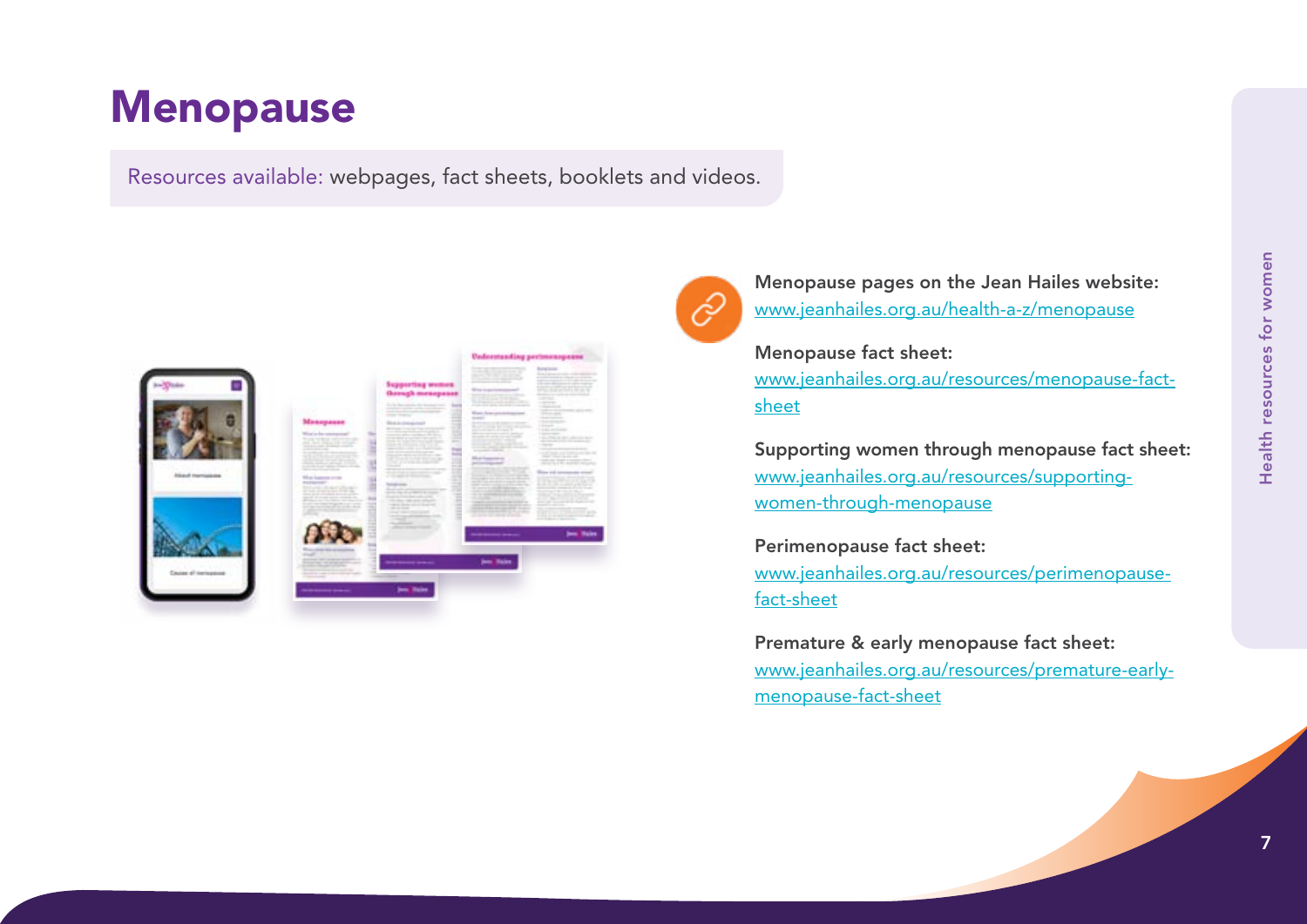



Understanding menopause booklet: [www.jeanhailes.org.au/resources/understanding](https://www.jeanhailes.org.au/resources/understanding-menopause-booklet)[menopause-booklet](https://www.jeanhailes.org.au/resources/understanding-menopause-booklet)

Understanding premature & early menopause booklet: [www.jeanhailes.org.au/resources/understanding](https://www.jeanhailes.org.au/resources/understanding-premature-early-menopause)[premature-early-menopause](https://www.jeanhailes.org.au/resources/understanding-premature-early-menopause)

What is the menopause? video: [www.jeanhailes.org.au/resources/what-is-the](https://www.jeanhailes.org.au/resources/what-is-the-menopause)[menopause](https://www.jeanhailes.org.au/resources/what-is-the-menopause)

How to stay healthy after menopause video: [www.jeanhailes.org.au/resources/how-to-stay](https://www.jeanhailes.org.au/resources/how-to-stay-healthy-after-menopause)[healthy-after-menopause](https://www.jeanhailes.org.au/resources/how-to-stay-healthy-after-menopause)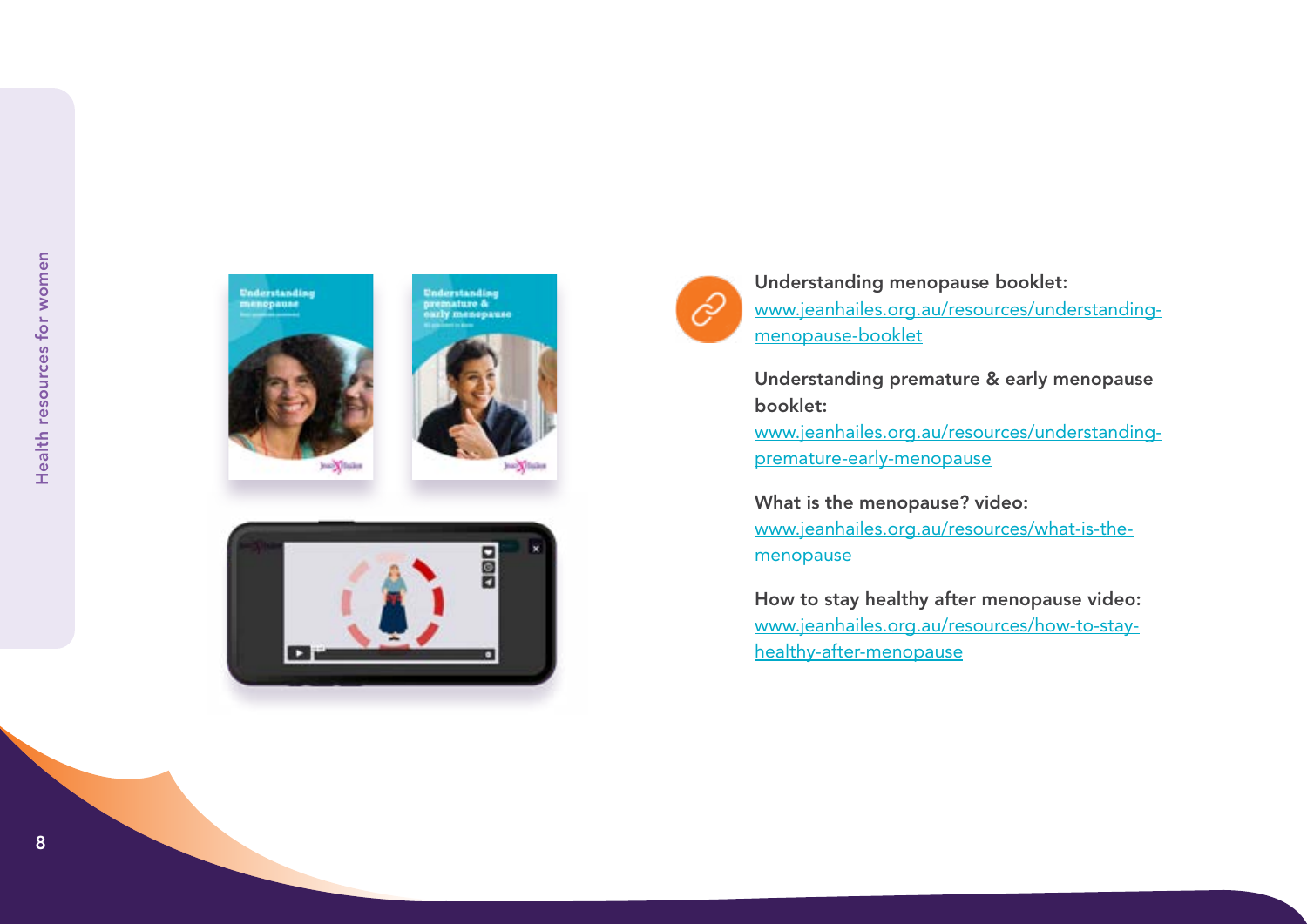# <span id="page-10-0"></span>Pelvic pain

Resources available: webpages and fact sheet.





Sleep and persistent pelvic pain (PPP) fact sheet: [www.jeanhailes.org.au/resources/sleep-and](https://www.jeanhailes.org.au/resources/sleep-and-persistent-pelvic-pain-fact-sheet)[persistent-pelvic-pain-fact-sheet](https://www.jeanhailes.org.au/resources/sleep-and-persistent-pelvic-pain-fact-sheet)

Pelvic pain – a collection of helpful resources: [www.jeanhailes.org.au/resources/pelvic-pain-a](https://www.jeanhailes.org.au/resources/pelvic-pain-a-collection-of-helpful-resources)[collection-of-helpful-resources](https://www.jeanhailes.org.au/resources/pelvic-pain-a-collection-of-helpful-resources)

Pelvic pain: know the different causes and when to seek help article:

[www.jeanhailes.org.au/news/pelvic-pain-know-the](https://www.jeanhailes.org.au/news/pelvic-pain-know-the-differences-and-when-to-seek-help)[differences-and-when-to-seek-help](https://www.jeanhailes.org.au/news/pelvic-pain-know-the-differences-and-when-to-seek-help)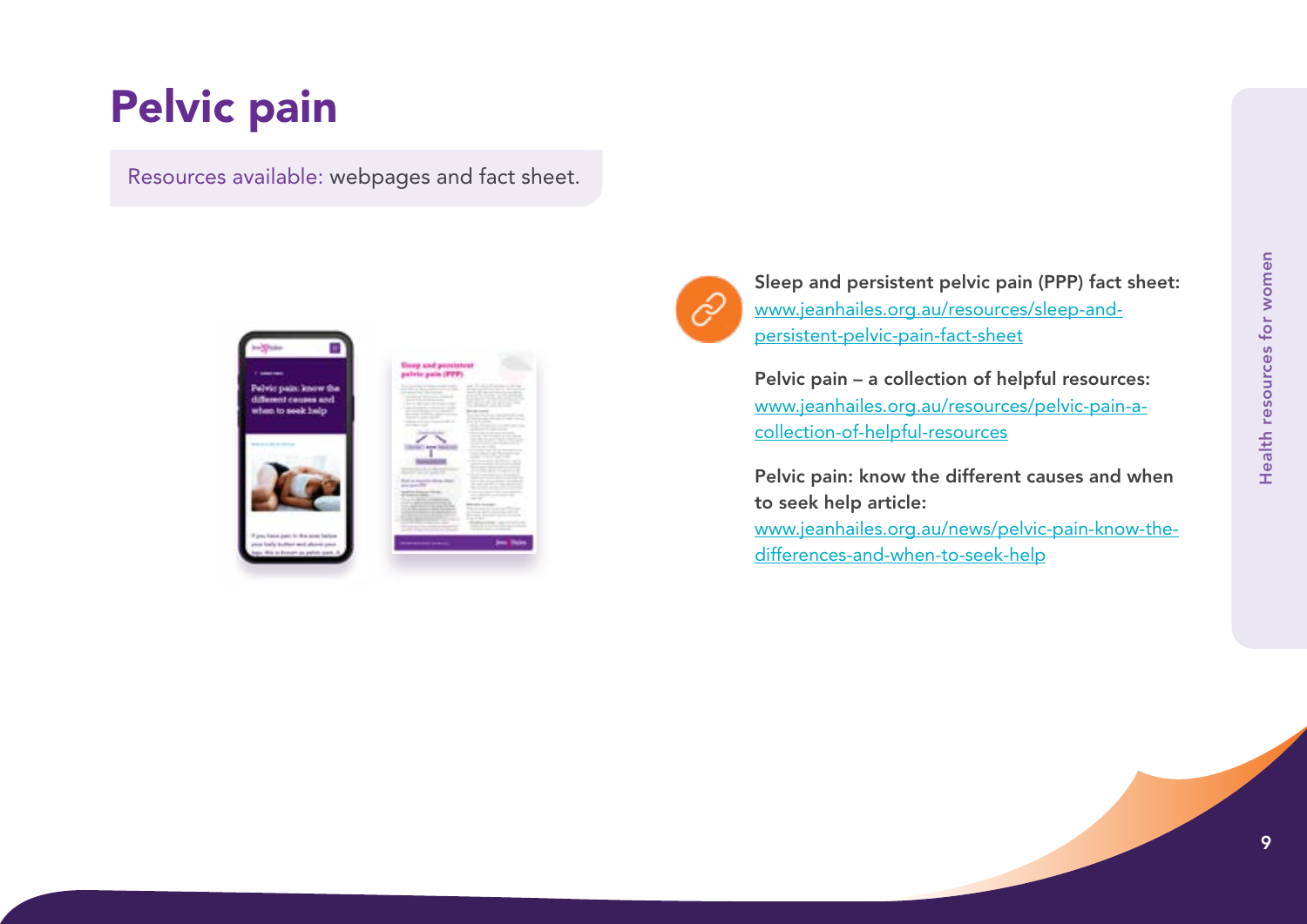# <span id="page-11-0"></span>Polycystic ovary syndrome (PCOS)

Resources available: webpages, fact sheet and booklet.



| ____<br>------------<br>the first part of the first data show                                                                                  |                                                                                                  |
|------------------------------------------------------------------------------------------------------------------------------------------------|--------------------------------------------------------------------------------------------------|
| and the company's property and the<br><b>STATISTICS</b><br>and when the goal and then<br>Contractor and Con-<br>the particular control parties |                                                                                                  |
| The contract of the contract of the<br>त्राज्ञा<br><b>START</b>                                                                                | ---<br>---<br><b>All supply</b>                                                                  |
| the company to the con-                                                                                                                        | <b>Service Artists</b><br><b>CONTRACTOR</b><br>-----                                             |
| --                                                                                                                                             | <b>SHEART</b><br>the first party of the<br><b>Services</b><br>The control of the<br>and it is an |
| ۰<br>--<br>---                                                                                                                                 | <b>CONTRACT</b><br>-----<br>                                                                     |
|                                                                                                                                                |                                                                                                  |
|                                                                                                                                                |                                                                                                  |
|                                                                                                                                                |                                                                                                  |





PCOS pages on the Jean Hailes website: [www.jeanhailes.org.au/health-a-z/pcos](http://www.jeanhailes.org.au/health-a-z/pcos)

Polycystic ovary syndrome (PCOS) fact sheet: [www.jeanhailes.org.au/resources/pcos-fact-sheet](https://www.jeanhailes.org.au/resources/pcos-fact-sheet)

Understanding polycystic ovary syndrome: All you need to know booklet: [www.jeanhailes.org.au/resources/understanding-pcos](https://www.jeanhailes.org.au/resources/understanding-pcos)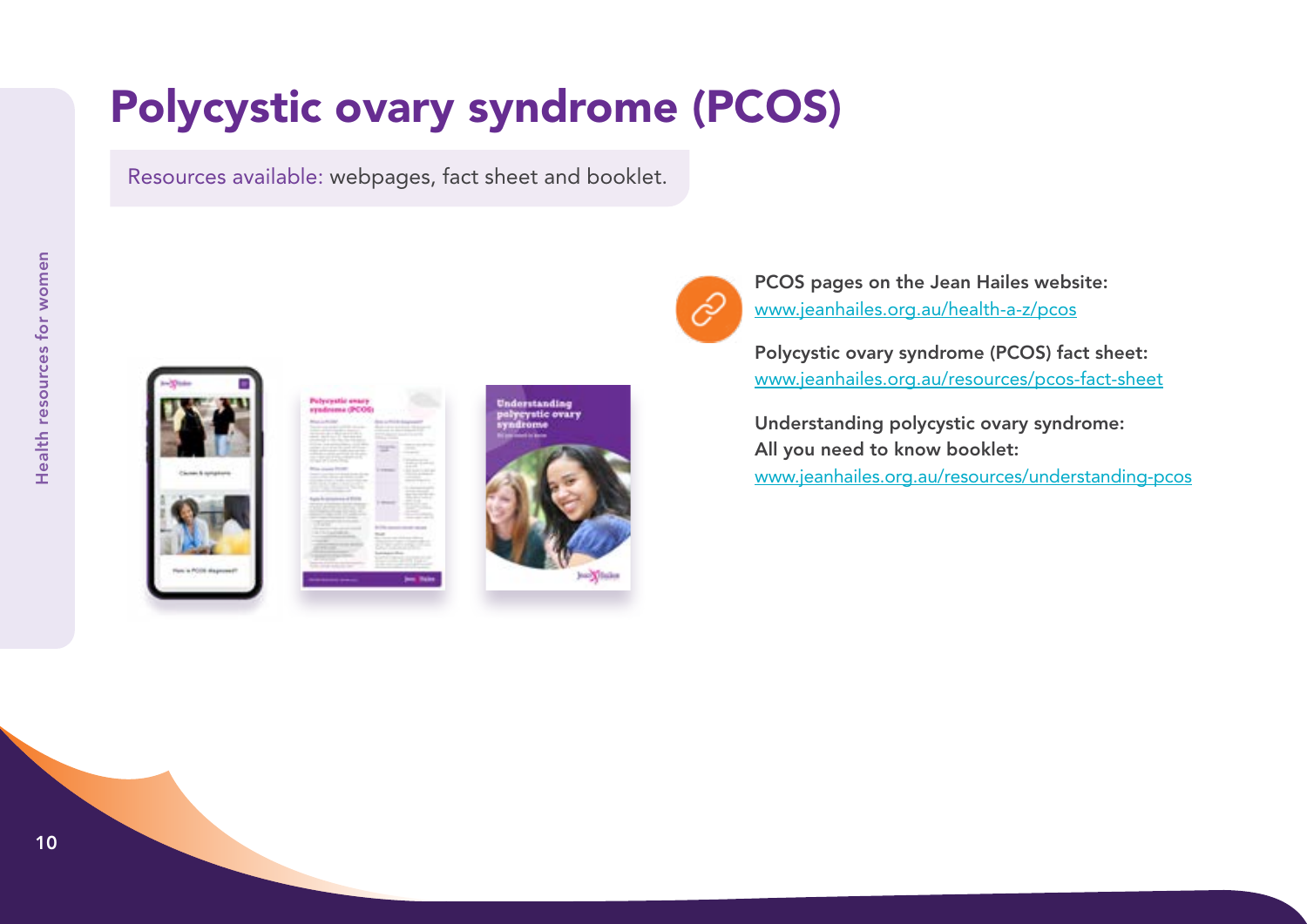# <span id="page-12-0"></span>Periods

Resources available: webpages, booklets, fact sheets and videos.



Periods pages on the Jean Hailes website: [www.jeanhailes.org.au/health-a-z/periods](https://www.jeanhailes.org.au/health-a-z/periods)

Periods fact sheet: [www.jeanhailes.org.au/resources/periods-fact-sheet](https://www.jeanhailes.org.au/resources/periods-fact-sheet)

Heavy menstrual bleeding fact sheet: [www.jeanhailes.org.au/resources/heavy-menstrual](https://www.jeanhailes.org.au/resources/heavy-menstrual-bleeding-fact-sheet)[bleeding-fact-sheet](https://www.jeanhailes.org.au/resources/heavy-menstrual-bleeding-fact-sheet)

Period pain & symptom diary: [www.jeanhailes.org.au/resources/period-pain](https://www.jeanhailes.org.au/resources/period-pain-symptom-diary)[symptom-diary](https://www.jeanhailes.org.au/resources/period-pain-symptom-diary)

My period - what's normal?: [www.jeanhailes.org.au/resources/my-period](https://www.jeanhailes.org.au/resources/my-period-whats-normal)[whats-normal](https://www.jeanhailes.org.au/resources/my-period-whats-normal)

Heavy periods: what you need to know - video: [www.jeanhailes.org.au/resources/heavy-periods](https://www.jeanhailes.org.au/resources/heavy-periods-what-you-need-to-know)[what-you-need-to-know](https://www.jeanhailes.org.au/resources/heavy-periods-what-you-need-to-know)

All you need to know about periods video: [www.jeanhailes.org.au/resources/all-you-need-to](https://www.jeanhailes.org.au/resources/all-you-need-to-know-about-periods)[know-about-periods](https://www.jeanhailes.org.au/resources/all-you-need-to-know-about-periods)

Menstrual clock animation: [www.jeanhailes.org.au/resources/menstrual-clock](https://www.jeanhailes.org.au/resources/menstrual-clock)

11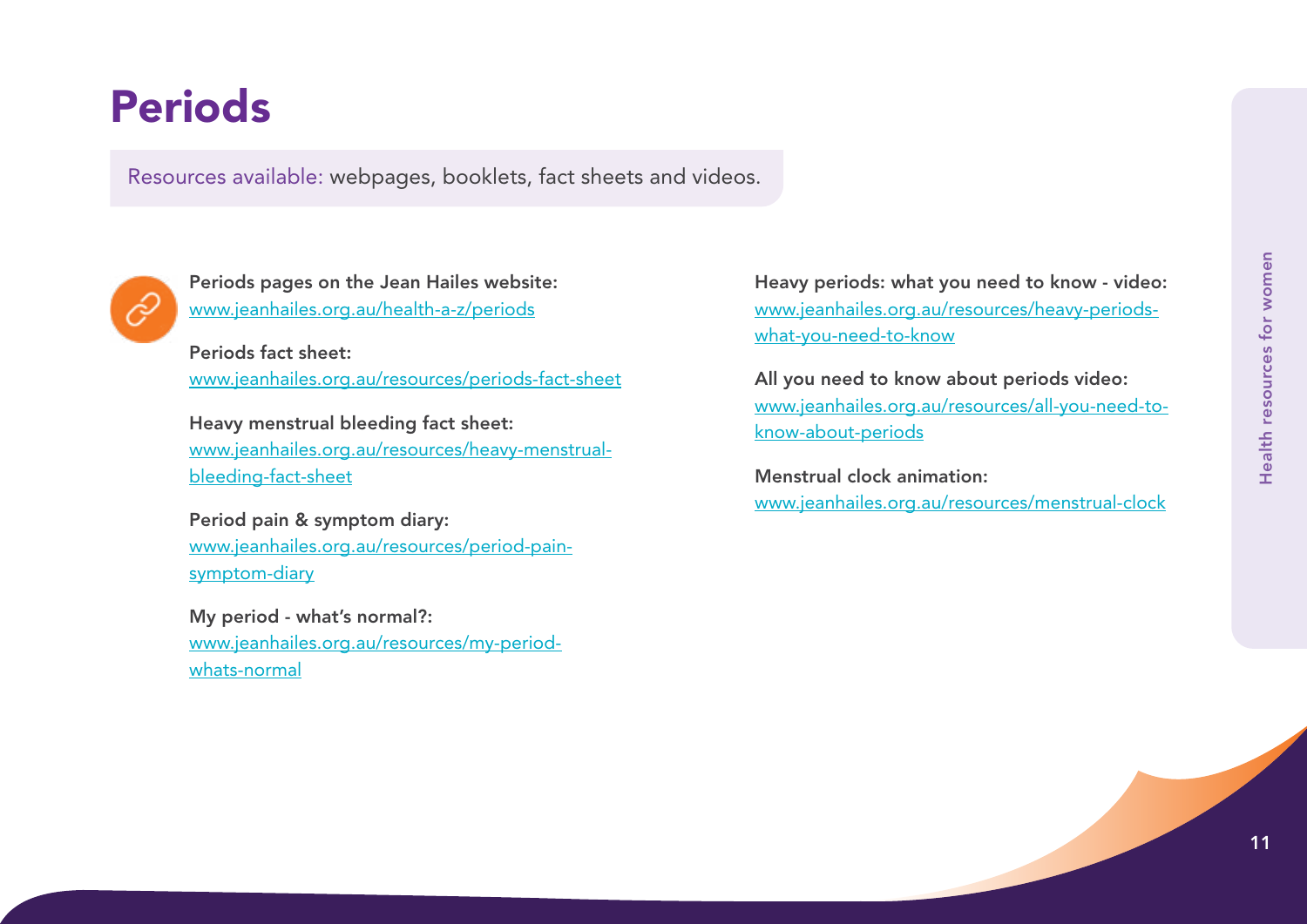# <span id="page-13-0"></span>Vulva, vagina, ovaries and uterus

Resources available: webpages, fact sheets and booklet.



Vulva, vagina, ovaries & uterus pages on the Jean Hailes website: [www.jeanhailes.org.au/health-a-z/vulva-vagina](https://www.jeanhailes.org.au/health-a-z/vulva-vagina-ovaries-uterus)[ovaries-uterus](https://www.jeanhailes.org.au/health-a-z/vulva-vagina-ovaries-uterus)

Vulva pain webpage: [www.jeanhailes.org.au/health-a-z/vulva-vagina](https://www.jeanhailes.org.au/health-a-z/vulva-vagina-ovaries-uterus/vulva-pain)[ovaries-uterus/vulva-pain](https://www.jeanhailes.org.au/health-a-z/vulva-vagina-ovaries-uterus/vulva-pain)

Vulval & vaginal conditions webpages: [www.jeanhailes.org.au/health-a-z/vulva-vagina](https://www.jeanhailes.org.au/health-a-z/vulva-vagina-ovaries-uterus/vulval-vaginal-conditions)[ovaries-uterus/vulval-vaginal-conditions](https://www.jeanhailes.org.au/health-a-z/vulva-vagina-ovaries-uterus/vulval-vaginal-conditions)

Uterus, cervix & ovaries fact sheet: [www.jeanhailes.org.au/resources/uterus-cervix](https://www.jeanhailes.org.au/resources/uterus-cervix-ovaries-fact-sheet)[ovaries-fact-sheet](https://www.jeanhailes.org.au/resources/uterus-cervix-ovaries-fact-sheet)

The vulva & vagina fact sheet: [www.jeanhailes.org.au/resources/vulva-vagina-fact](https://www.jeanhailes.org.au/resources/vulva-vagina-fact-sheet)[sheet](https://www.jeanhailes.org.au/resources/vulva-vagina-fact-sheet)

The vulva: irritation, diagnosis & treatment booklet: [www.jeanhailes.org.au/resources/the-vulva-irritation](https://www.jeanhailes.org.au/resources/the-vulva-irritation-diagnosis-treatment)[diagnosis-treatment](https://www.jeanhailes.org.au/resources/the-vulva-irritation-diagnosis-treatment)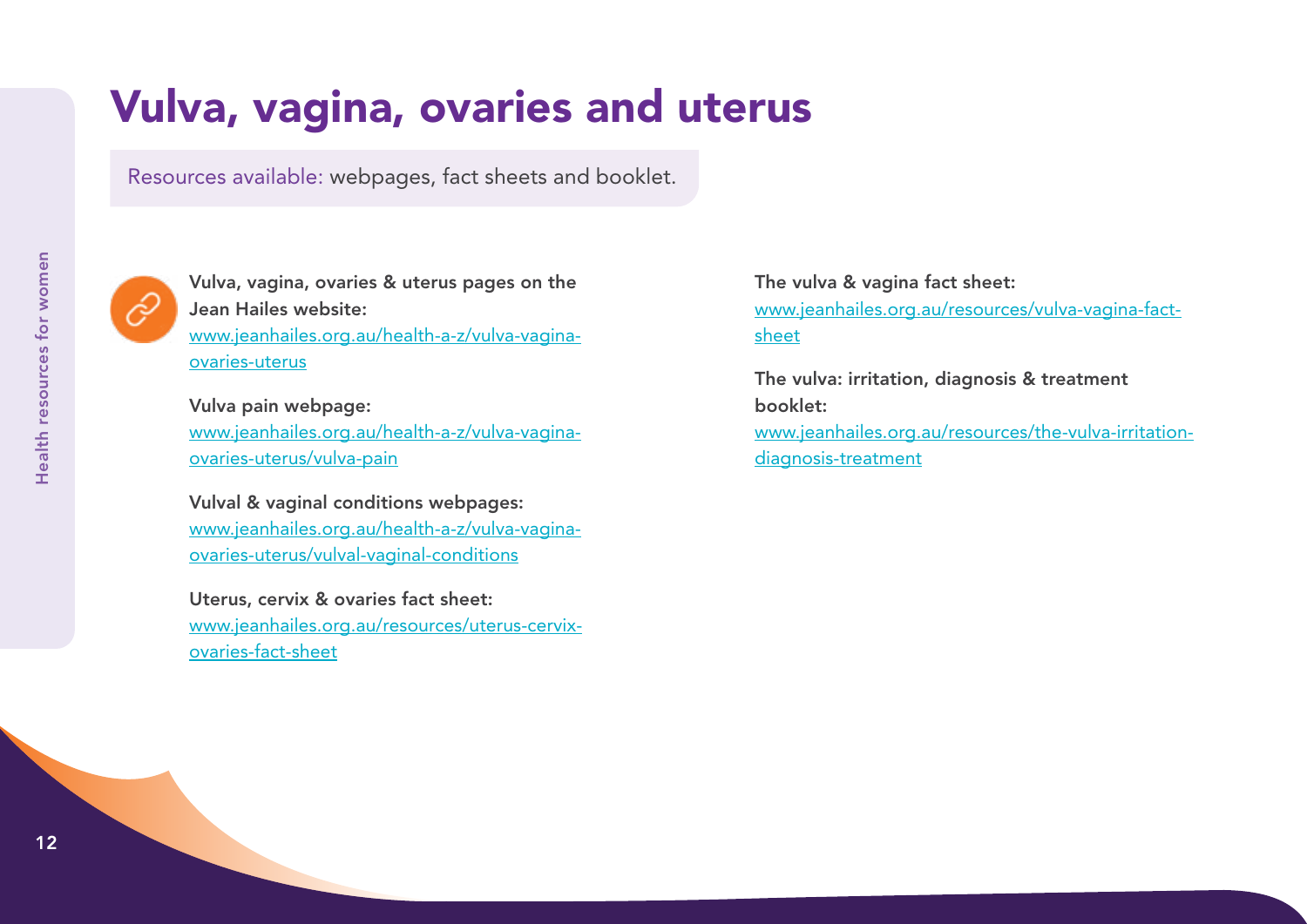# <span id="page-14-0"></span>Printed resources available for free















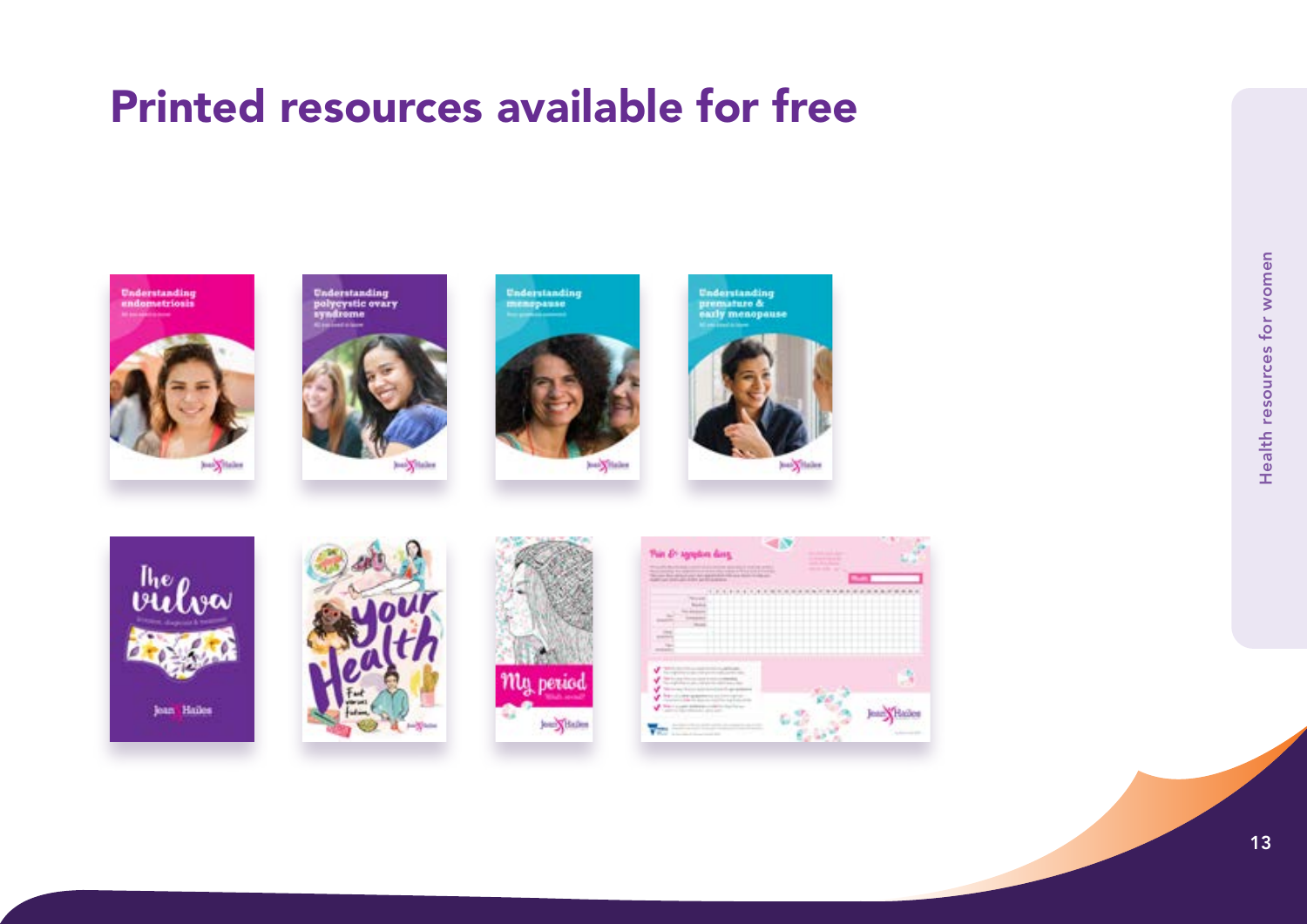# <span id="page-15-0"></span>Translated health information for women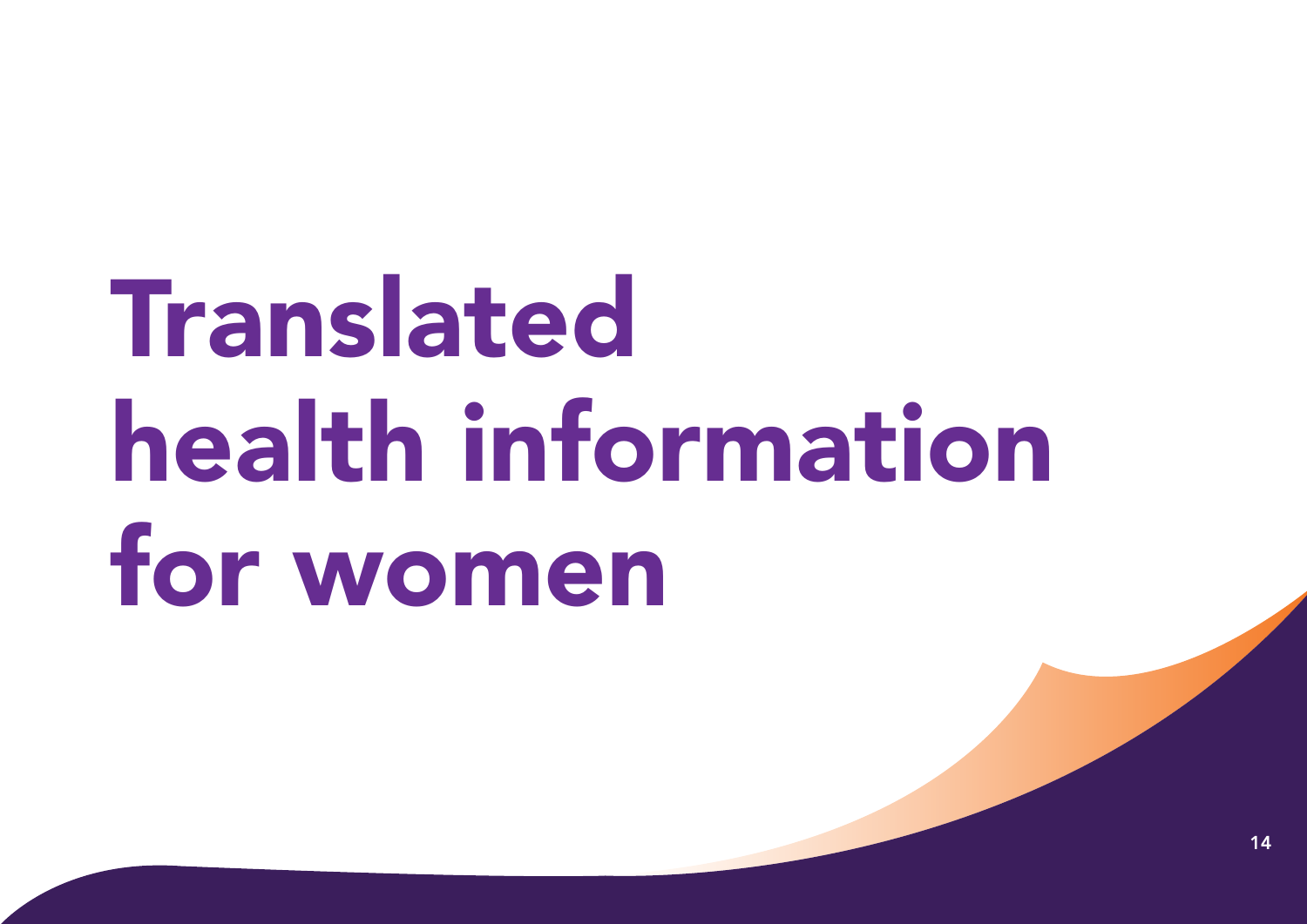# <span id="page-16-0"></span>'My Body. My Health.' – a health education toolkit

Languages available: Arabic, Burmese, Chinese (Simplified), Dari, plain English, Hindi, Karen, Nuer, Swahili and Thai.

'My Body. My Health.' is a series of five educational presentations to help organisations deliver health information to women from migrant and refugee backgrounds.

The presentations are available as PowerPoint presentations. Limited hard copies are available for organisations working with migrant and refugee women.

The presentations were developed with the Centre for Culture, Ethnicity and Health, with input from service providers, clinicians, women from migrant and refugee communities, and multicultural health organisations.

The toolkit is written in plain English and guided by health literacy principles, making it practical, and easy to understand and use. It is specifically designed for women who don't know the Australian healthcare system and struggle to make informed decisions about their health.

The presentations can be delivered by health professionals, educators, social workers or community leaders. They encourage conversations with women about good health.



Link to the toolkit on the Jean Hailes website: [www.jeanhailes.org.au/resources/my-body-my](https://www.jeanhailes.org.au/resources/my-body-my-health-education-toolkit)[health-education-toolkit](https://www.jeanhailes.org.au/resources/my-body-my-health-education-toolkit)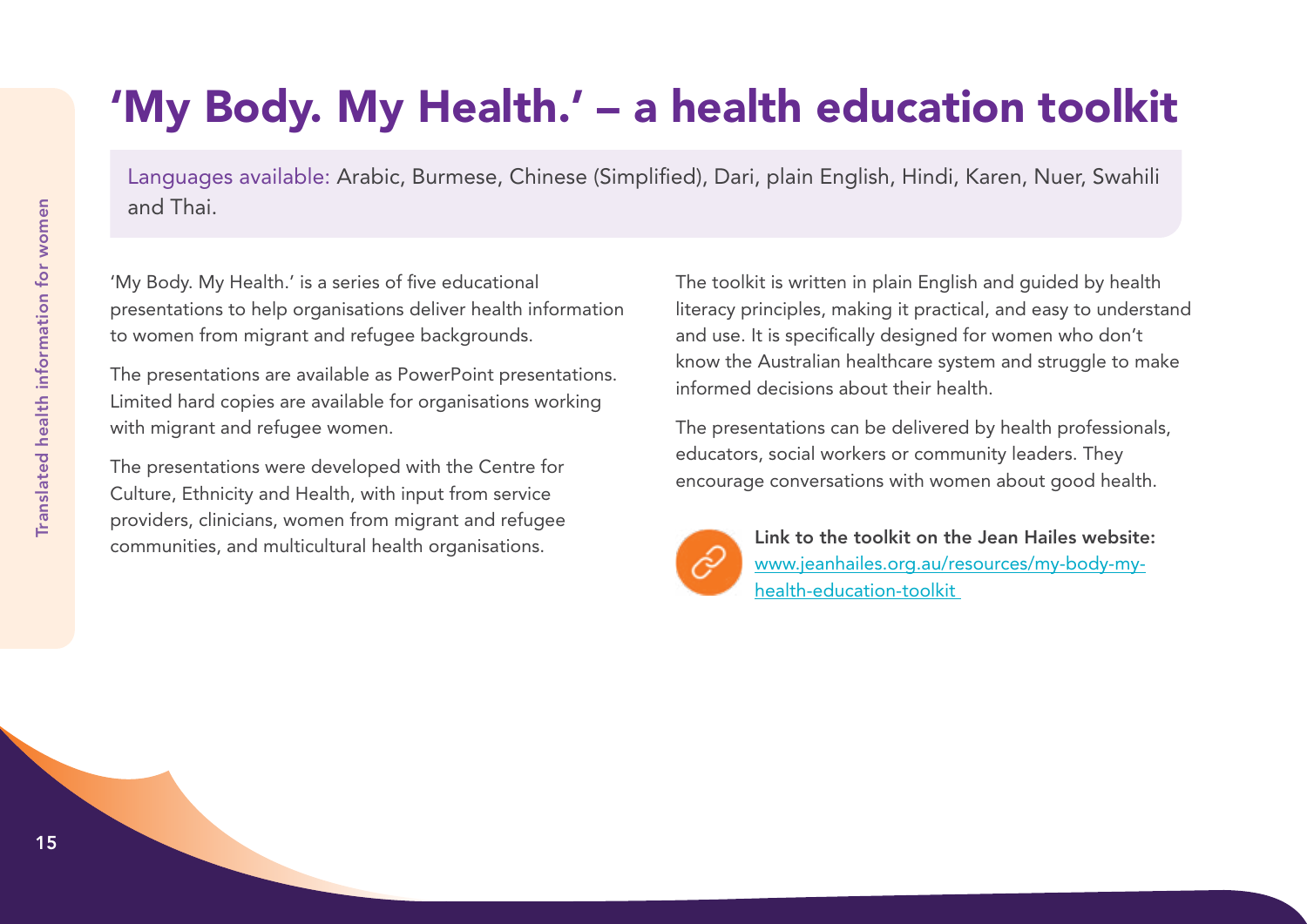## Promotional copy for print or social media

## Example 1

The Jean Hailes 'My Body. My Health.' educational toolkit is now available in [insert language]. Designed for health professionals to support migrant communities, the toolkit is available in print and online by visiting:

[www.jeanhailes.org.au/resources/my-body-my-health](https://www.jeanhailes.org.au/resources/my-body-my-health-education-toolkit)[education-toolkit](https://www.jeanhailes.org.au/resources/my-body-my-health-education-toolkit)

## Example 2

'My Body. My Health.' is an educational toolkit aimed at helping migrant and refugee women learn about their healthcare needs. The toolkit is available in plain English, Arabic, Burmese, Chinese (Simplified), Dari, Hindi, Karen, Nuer, Swahili and Thai. It can be used by health professionals, educators and organisations that support migrant communities. Find out more:

[www.jeanhailes.org.au/resources/my-body-my-health](https://www.jeanhailes.org.au/resources/my-body-my-health-education-toolkit)[education-toolkit](https://www.jeanhailes.org.au/resources/my-body-my-health-education-toolkit)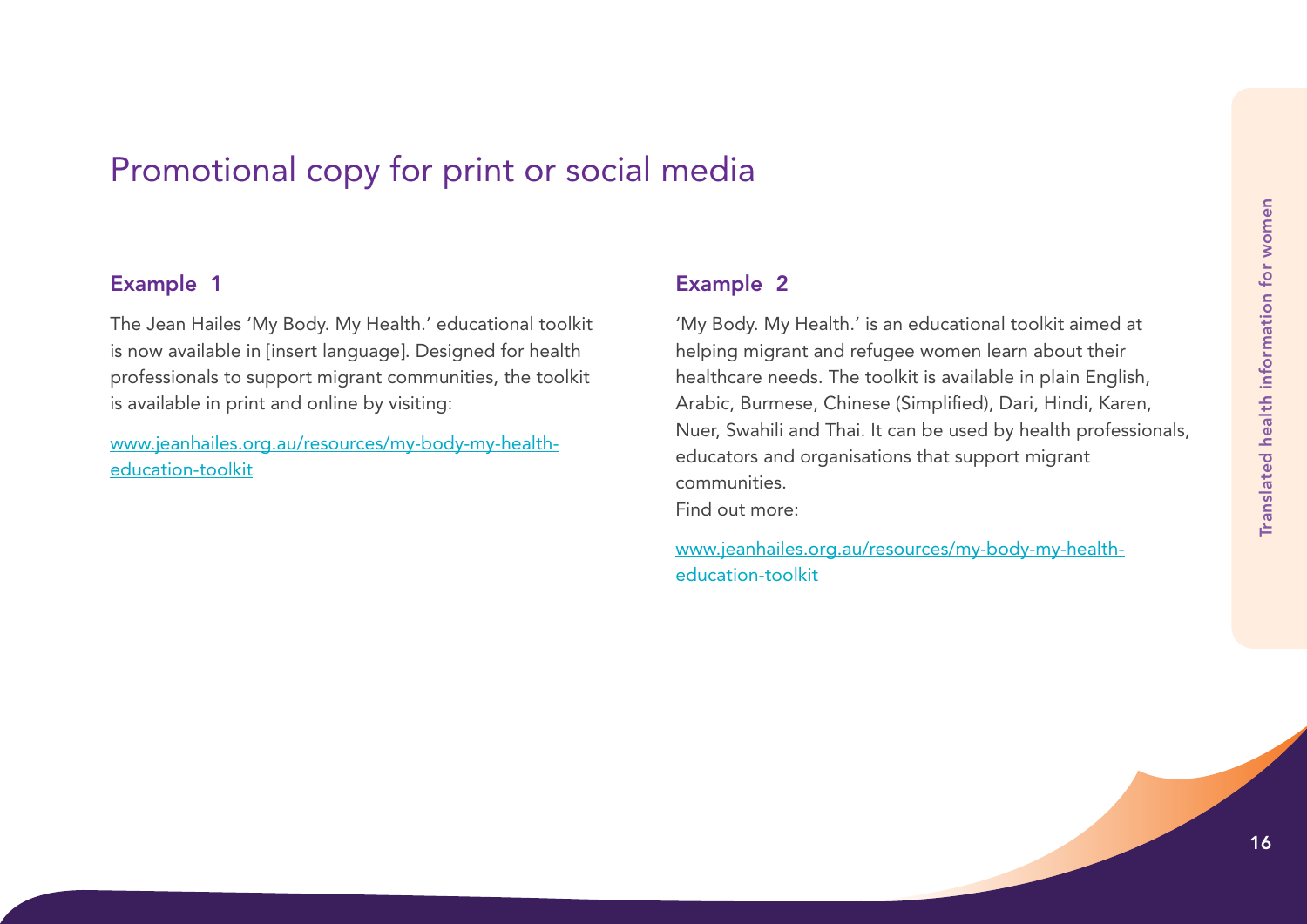## Social media tile

The following social media tiles have been provided for your use. Tags and handles have been provided at the end of this document.

#### Example post

@JeanHailes' 'My Body. My Health' is now available in [insert language]. Designed for health professionals to support migrant women, the education toolkit is now available online and in print:

[www.jeanhailes.org.au/resources/my-body-my-health](https://www.jeanhailes.org.au/resources/my-body-my-health-education-toolkit)[education-toolkit](https://www.jeanhailes.org.au/resources/my-body-my-health-education-toolkit) My Body. My Health.



Education toolkit now available in Burmese



My Body. My Health. Education toolkit now available in Nuer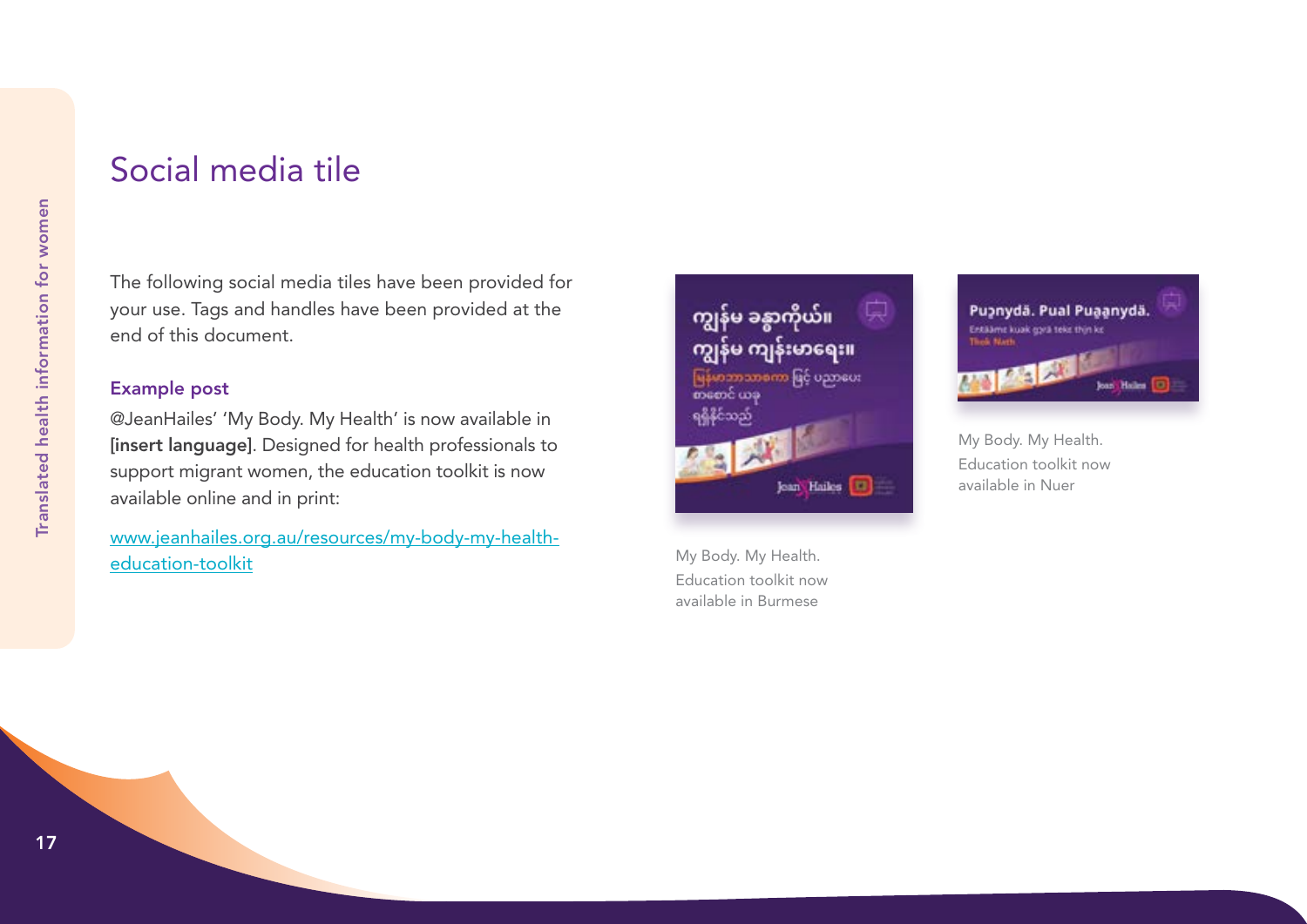# <span id="page-19-0"></span>Heavy periods animation

Languages available: Arabic, Dari, English, Hindi, Mandarin and Vietnamese.

Heavy periods, also known as heavy menstrual bleeding, affect around one in five women of child-bearing age. This video provides women with an understanding of heavy menstrual bleeding symptoms and when they should contact a health professional for help. It is the most-watched video on the Jean Hailes website.



Link to the videos on the Jean Hailes website: [www.jeanhailes.org.au/health-a-z/periods/heavy](https://www.jeanhailes.org.au/health-a-z/periods/heavy-bleeding/translated-videos)[bleeding/translated-videos](https://www.jeanhailes.org.au/health-a-z/periods/heavy-bleeding/translated-videos)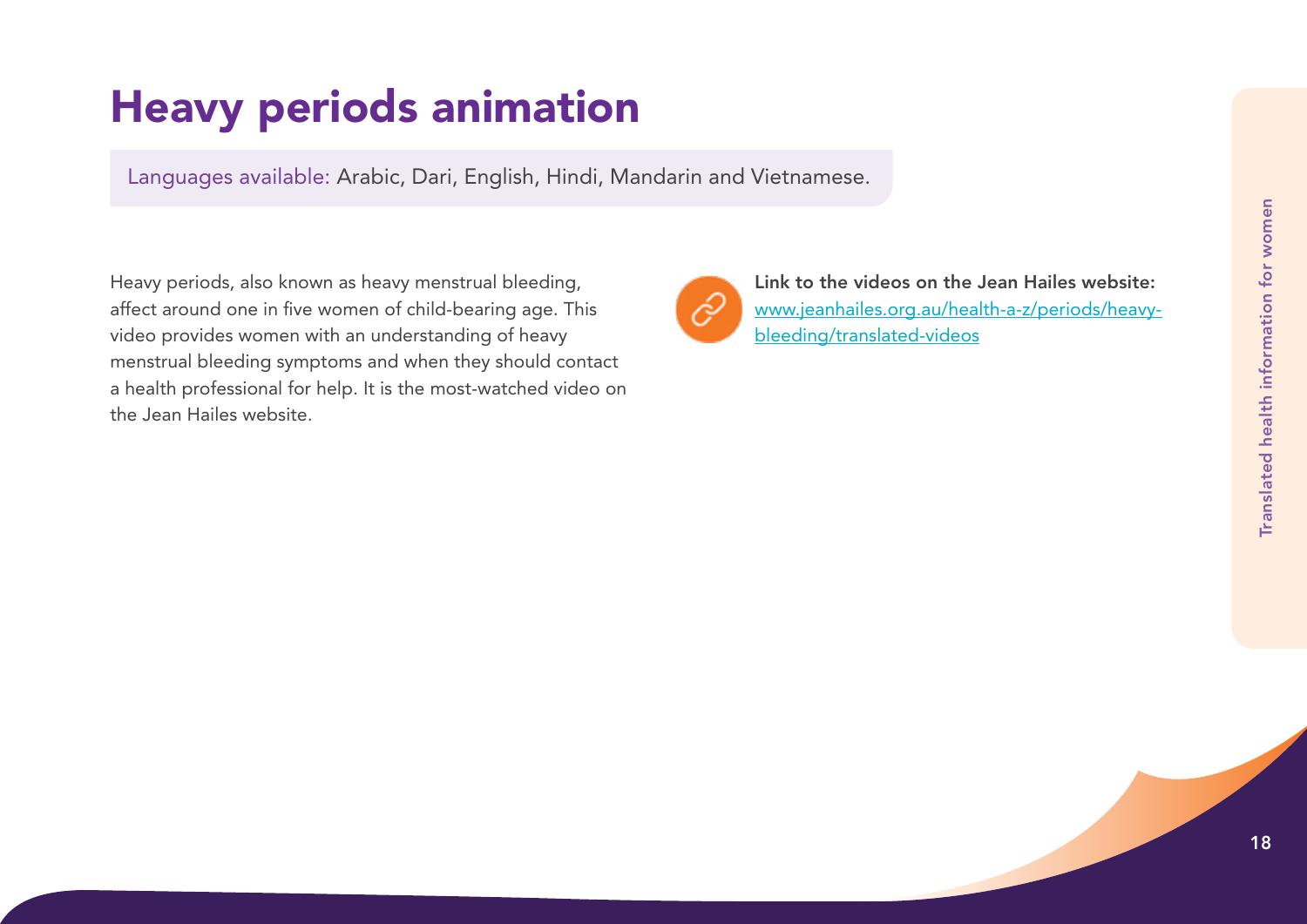## Promotional copy for print or social media

## Example 1

Heavy periods, also known as heavy menstrual bleeding, affect around one in five women of child-bearing age. Our animated video about heavy periods is available in six languages – English, Arabic, Dari, Hindi, Mandarin and Vietnamese. For more information on heavy periods, visit:

[www.jeanhailes.org.au/health-a-z/periods/heavy-bleeding](https://www.jeanhailes.org.au/health-a-z/periods/heavy-bleeding)

## Example 2

Heavy periods affect around one in five women of childbearing age. Find out more in this short animation, now translated into [insert language]. @JeanHailes Visit:

[www.jeanhailes.org.au/health-a-z/periods/heavy-bleeding/](https://www.jeanhailes.org.au/health-a-z/periods/heavy-bleeding/translated-videos) [translated-videos](https://www.jeanhailes.org.au/health-a-z/periods/heavy-bleeding/translated-videos)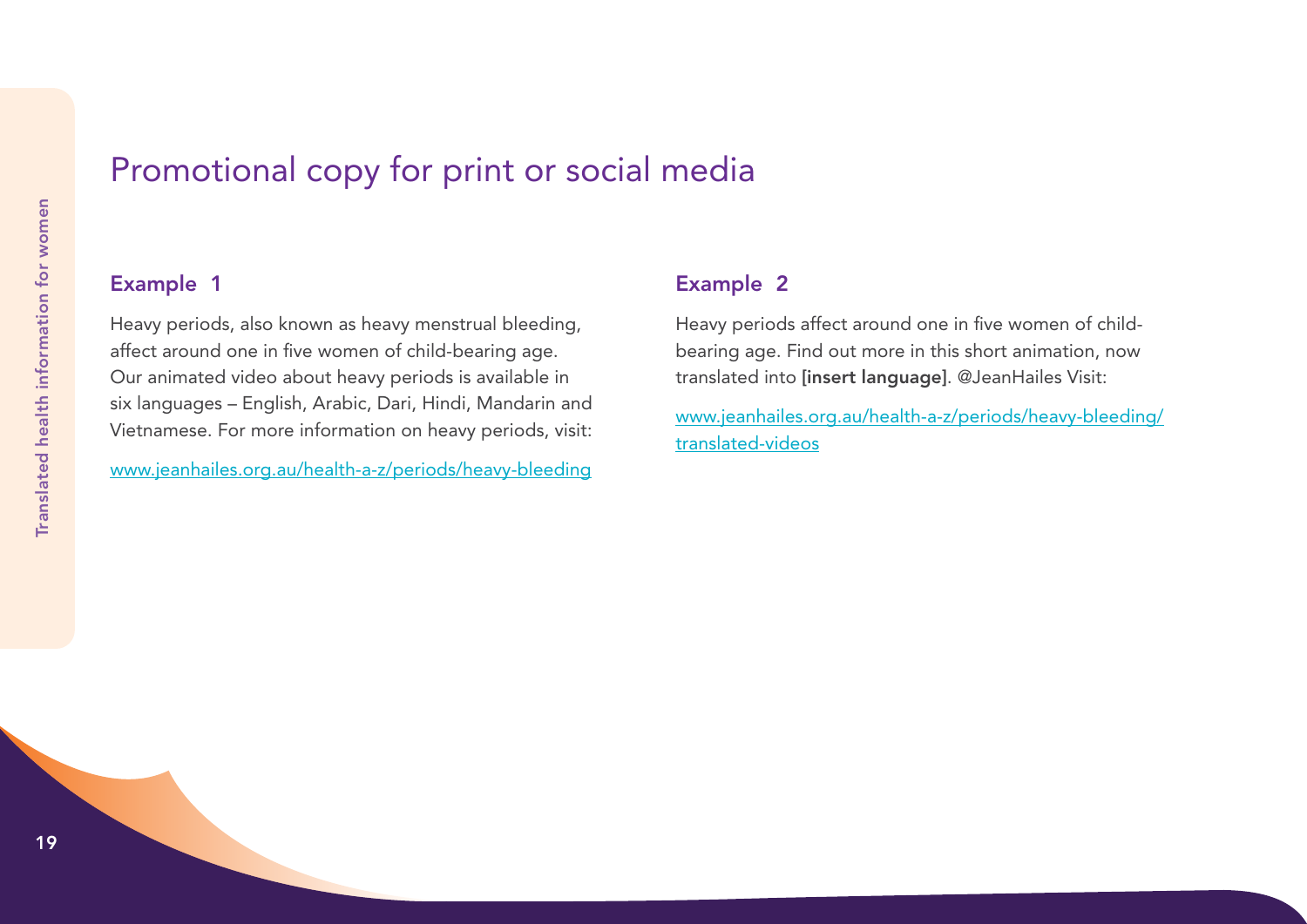## Social media tile

The following social media tiles have been provided for your use. Tags and handles have been provided at the end of this document.

## Example post

Heavy periods affect around one in five women of child-bearing age. Find out more in this short @JeanHailes animation, now translated into [insert language].

[www.jeanhailes.org.au/health-a-z/periods/heavy-bleeding/](https://www.jeanhailes.org.au/health-a-z/periods/heavy-bleeding/translated-videos) [translated-videos](https://www.jeanhailes.org.au/health-a-z/periods/heavy-bleeding/translated-videos) and the set of the set of the set of the set of the set of the set of the set of the set of the set of the set of the set of the set of the set of the set of the set of the set of the set of the set of th



Video now available in Vietnamese



Heavy menstrual bleeding Video now available in Dari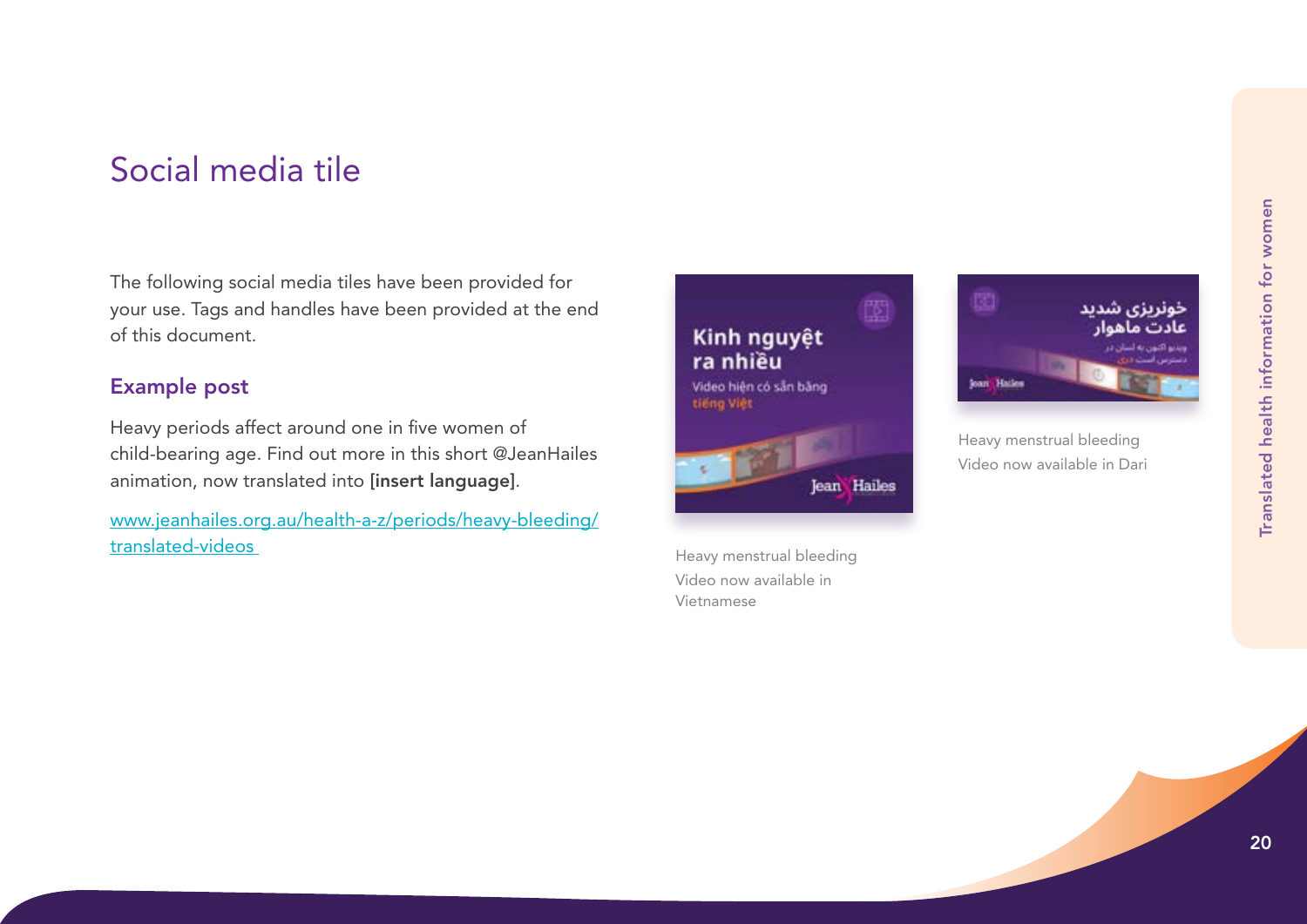# <span id="page-22-0"></span>Introduction: Multilingual fact sheets

Jean Hailes' fact sheets provide women with a simple, evidence-based overview of endometriosis, menopause, polycystic ovary syndrome (PCOS) and healthy ageing. The fact sheets include important information on causes, symptoms, diagnosis, and helpful advice on what women can do to improve their health.



Link to Endometriosis fact sheet: [www.jeanhailes.org.au/resources/endometriosis](https://www.jeanhailes.org.au/resources/endometriosis-multilingual-fact-sheets)[multilingual-fact-sheets](https://www.jeanhailes.org.au/resources/endometriosis-multilingual-fact-sheets)

Link to Menopause fact sheet: [www.jeanhailes.org.au/resources/menopause](https://www.jeanhailes.org.au/resources/menopause-multilingual-fact-sheets)[multilingual-fact-sheets](https://www.jeanhailes.org.au/resources/menopause-multilingual-fact-sheets)

Link to Polycystic ovary syndrome (PCOS) fact sheet:

[www.jeanhailes.org.au/resources/pcos-multilingual](https://www.jeanhailes.org.au/resources/pcos-multilingual-fact-sheets)[fact-sheets](https://www.jeanhailes.org.au/resources/pcos-multilingual-fact-sheets)

Link to 'Staying well as you age' fact sheet: [https://www.jeanhailes.org.au/resources/staying](https://www.jeanhailes.org.au/resources/staying-well-as-you-age-fact-sheets)[well-as-you-age-fact-sheets](https://www.jeanhailes.org.au/resources/staying-well-as-you-age-fact-sheets)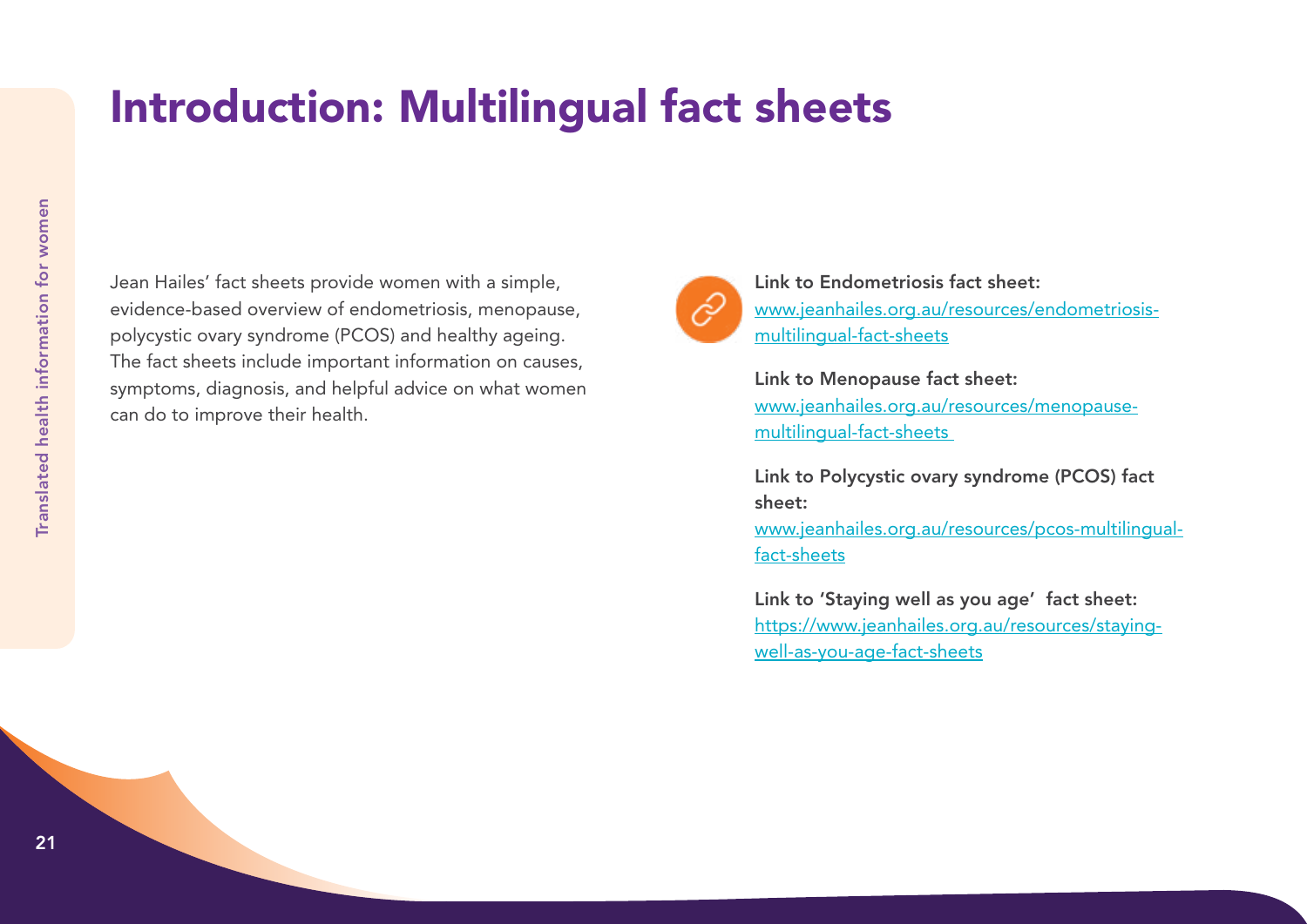# <span id="page-23-0"></span>Endometriosis fact sheet

Languages available: Arabic, Chinese (Simplified), Dari, Farsi, Hindi, Sinhala, Tamil and Vietnamese.

## Promotional copy for print or social media

Endometriosis means the tissue that normally lines the uterus (or womb) grows in other parts of the body. It affects one in 10 women during the years they have their periods. Learn more in this fact sheet:

[www.jeanhailes.org.au/resources/endometriosis-multilingual](https://www.jeanhailes.org.au/resources/endometriosis-multilingual-fact-sheets)[fact-sheets](https://www.jeanhailes.org.au/resources/endometriosis-multilingual-fact-sheets)



Endometriosis

एन्डोमीटीओसिस (Endometriosis) me you are you it prove it (3)

Fact sheet now available in Hindi

Juan Thiên

Endometriosis Video now available in Simplified Chinese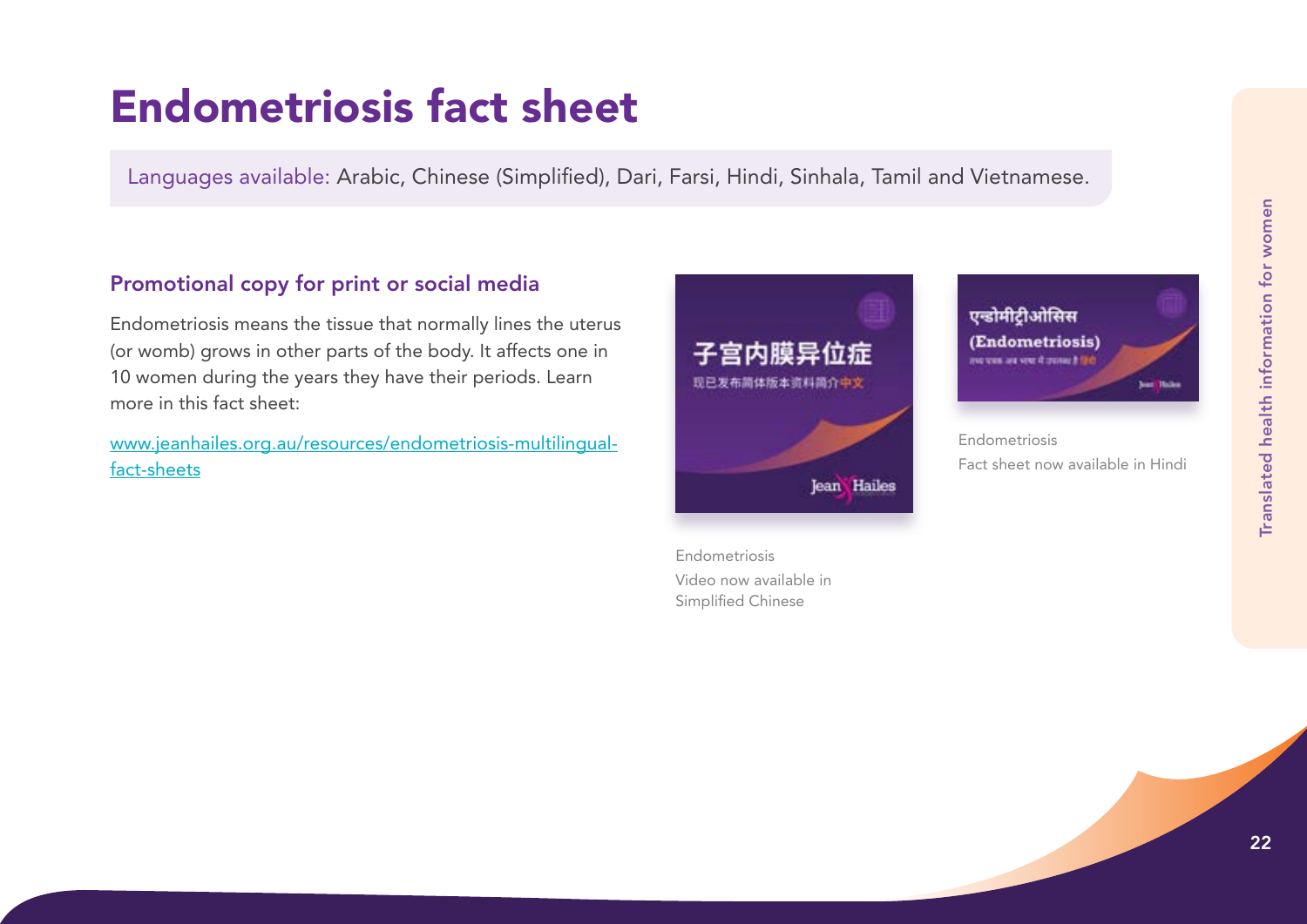# <span id="page-24-0"></span>Menopause fact sheet

Languages available: Arabic, Chinese (Simplified), plain English, Farsi, Greek, Hindi, Italian, Turkish and Vietnamese.

## Promotional copy for print or social media

Menopause means your final menstrual period. You will only know you have had your final period if you have had no bleeding, spotting or staining for 12 months. Learn more about menopause in this fact sheet:

[www.jeanhailes.org.au/resources/menopause-multilingual](https://www.jeanhailes.org.au/resources/menopause-multilingual-fact-sheets)[fact-sheets](https://www.jeanhailes.org.au/resources/menopause-multilingual-fact-sheets)





Menopause Fact sheet now available in Vietnamese

Menopause Fact sheet now available in Farsi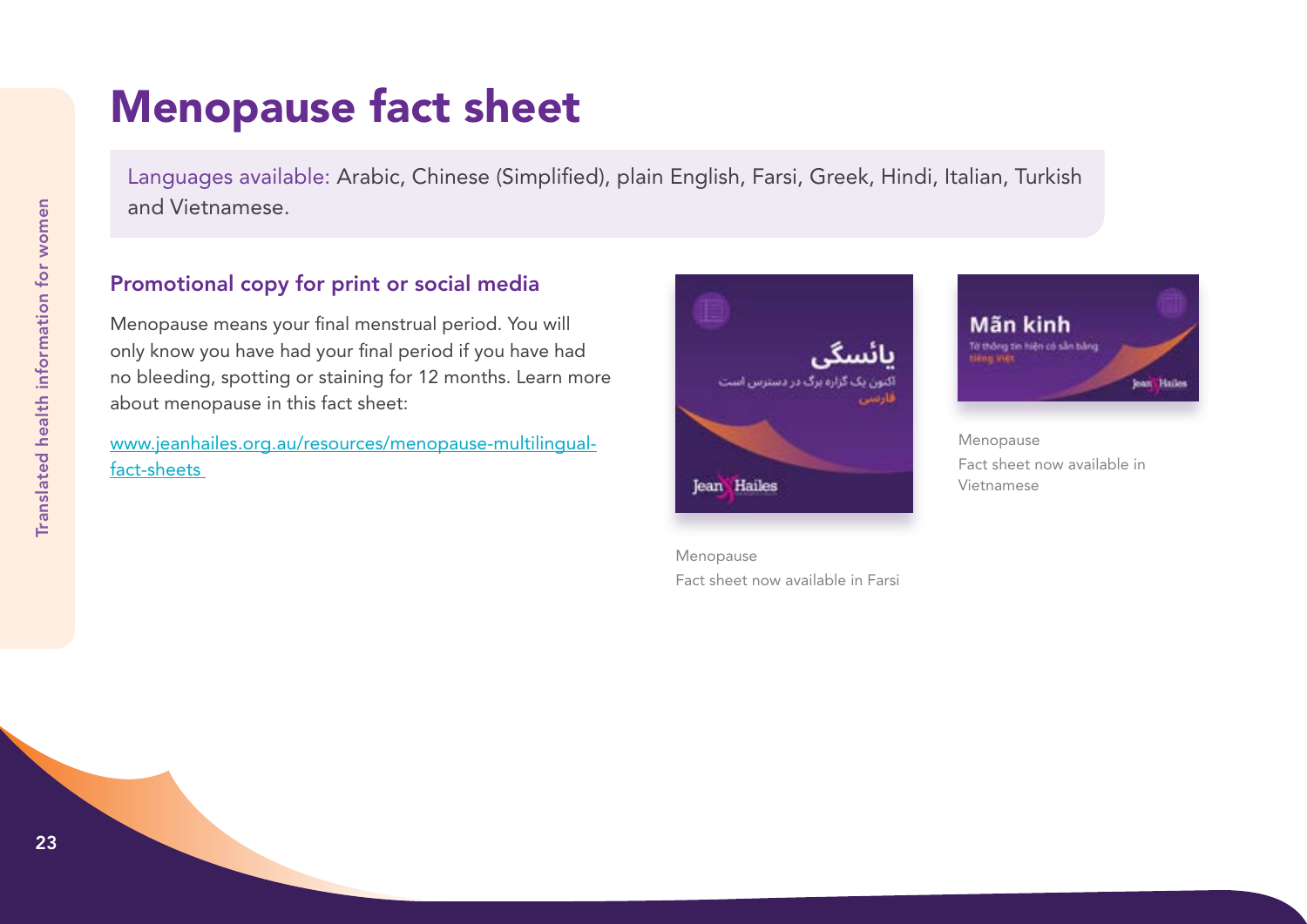# <span id="page-25-0"></span>Polycystic ovary syndrome (PCOS) fact sheet

Languages available: Arabic, Chinese (Simplified), Dari, plain English, Farsi, Hindi, Sinhala, Tamil and Vietnamese.

## Promotional copy for print or social media

Polycystic ovary syndrome (PCOS) is a hormone imbalance in women. It affects about one in 10 women and usually affects women any time from puberty until around menopause. Learn more in this fact sheet:

[www.jeanhailes.org.au/resources/pcos-multilingual-fact-sheets](https://www.jeanhailes.org.au/resources/pcos-multilingual-fact-sheets)



Polycystic ovary syndrome (PCOS) Fact sheet now available in Hindi



Polycystic ovary syndrome (PCOS) Fact sheet now available in Arabic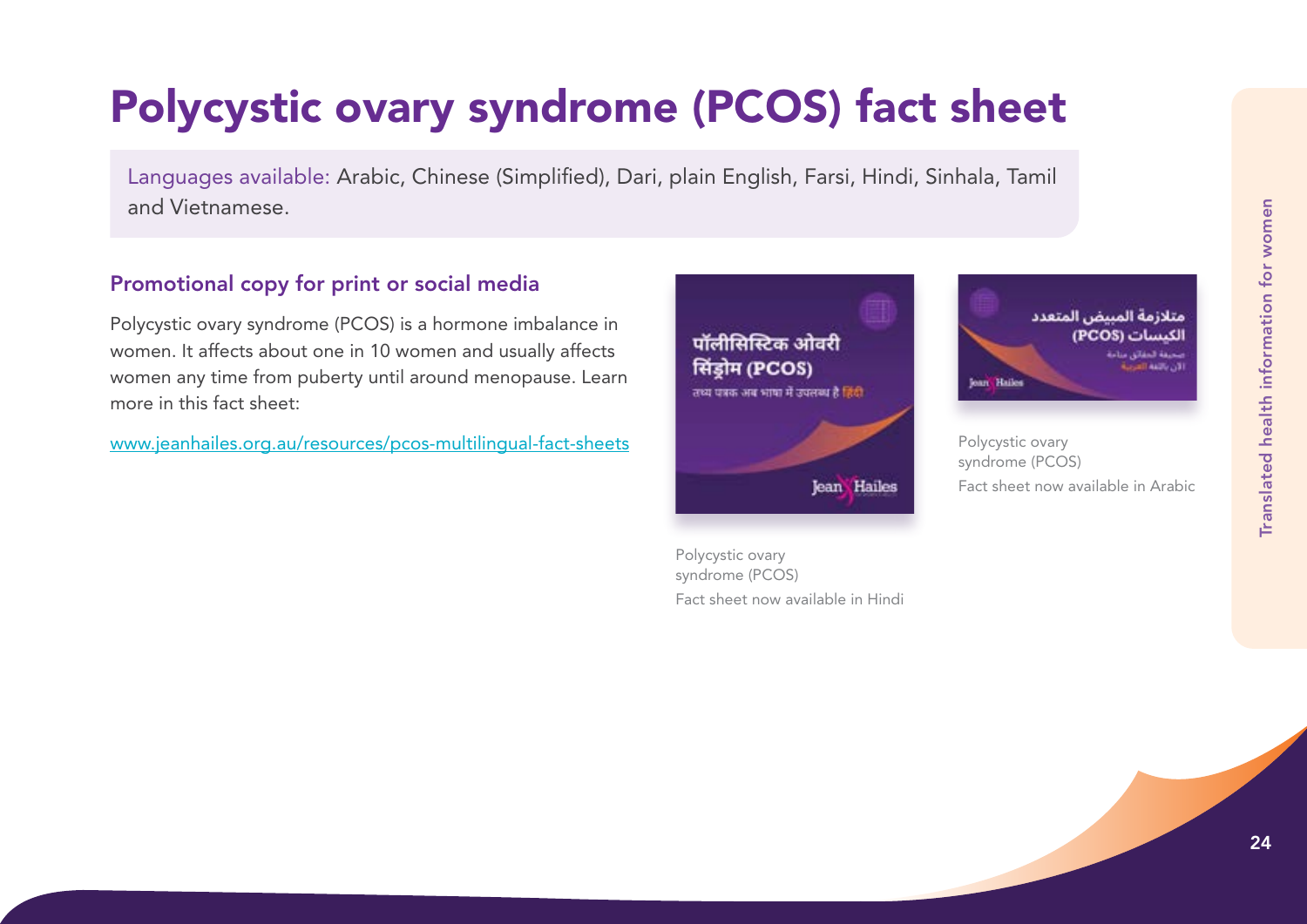# <span id="page-26-0"></span>'Staying well as you age' fact sheet

Languages available: Arabic, Chinese (Simplified), Chinese (Traditional), Croatian, plain English, Greek, Italian, Korean, Macedonian, Spanish and Vietnamese.

## Promotional copy for print or social media

To enjoy life in older age, it is important for you to care for the health of your mind and body. There are many things you can do for your mental health that will help you feel good. Find out more in this fact sheet: [specific language fact sheet link]

The Jean Hailes 'Staying well as you age' fact sheet is now available in [insert language] by visiting:

[www.jeanhailes.org.au/resources/staying-well-as-you](https://www.jeanhailes.org.au/resources/staying-well-as-you-age-fact-sheets)age-fact-sheets



Staying well as you age Fact sheet now available in Arabic



Staying well as you age Fact sheet now available in Simplified Chinese